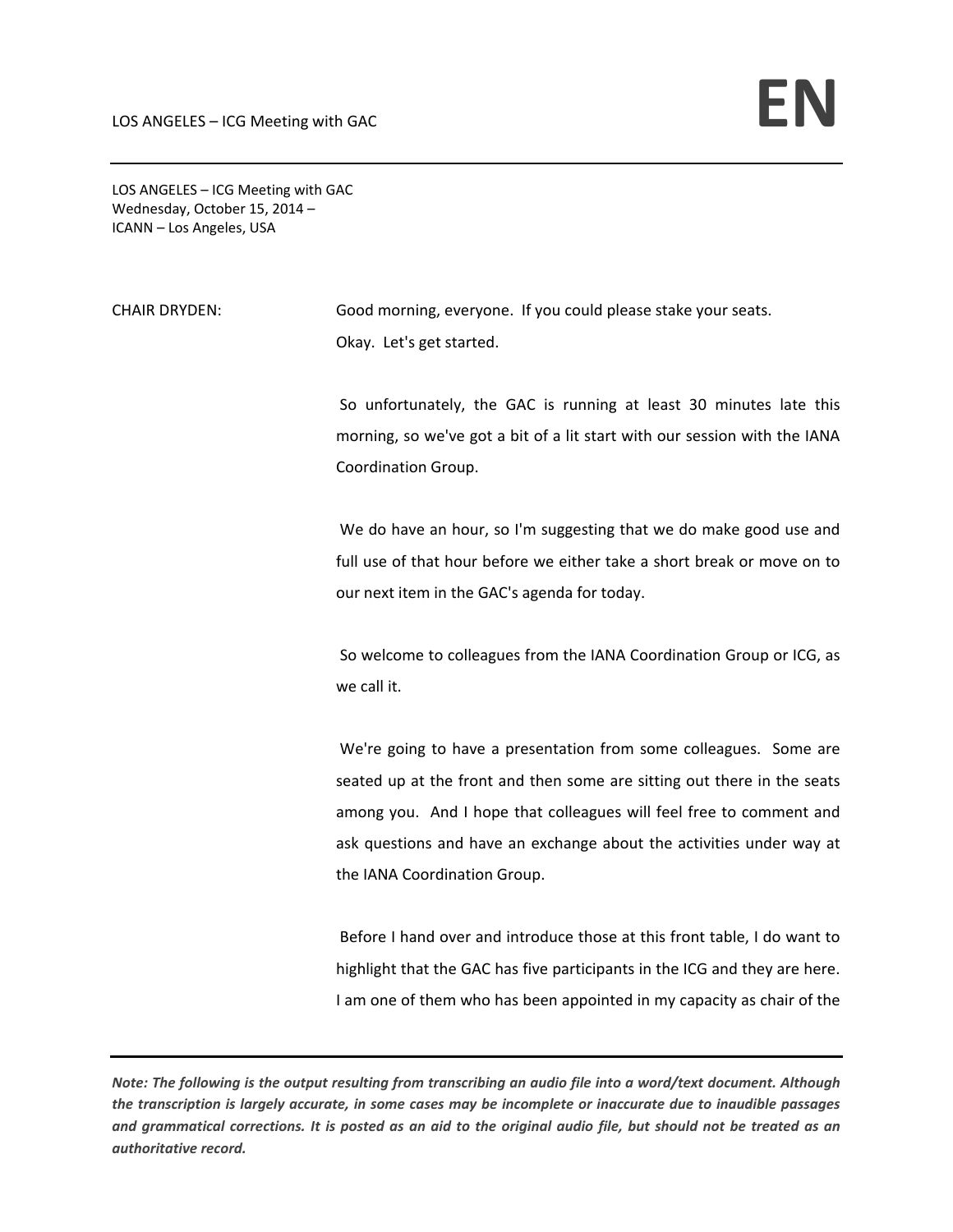GAC. And then we have four other colleagues. So among them we have Michael Niebel from the European Commission who is here, we have Mr. Arasteh who is from Iran, Jandyr who is the Brazilian representative in the GAC, and Manal, Manal Ismail from Egypt.

So I'm looking to you to help us with this session, and please feel free to join in and help guide us through the exchange.

Okay. So with that, I will introduce you to Alissa Cooper who is chairing the ICG and I hope will get us started with today's presentations. Alissa.

ALISSA COOPER: Thank you, Heather, and thank you for taking the time to meet with us today. We in the ICG are really looking forward mostly to having a discussion and question‐and‐answer session with all of you.

> We have some few brief presentations prepared. I will talk a little bit about the ICG overall, and then my colleagues here will talk a little bit about the processes that are already under way to begin developing the components of the transition proposal in the operational communities. We operate as a very transparent group. Basically everything that we do, almost, is in public and is publicly documented, and you can find all the information about the ICG at our Web site, ianacg.org.

Next slide, please.

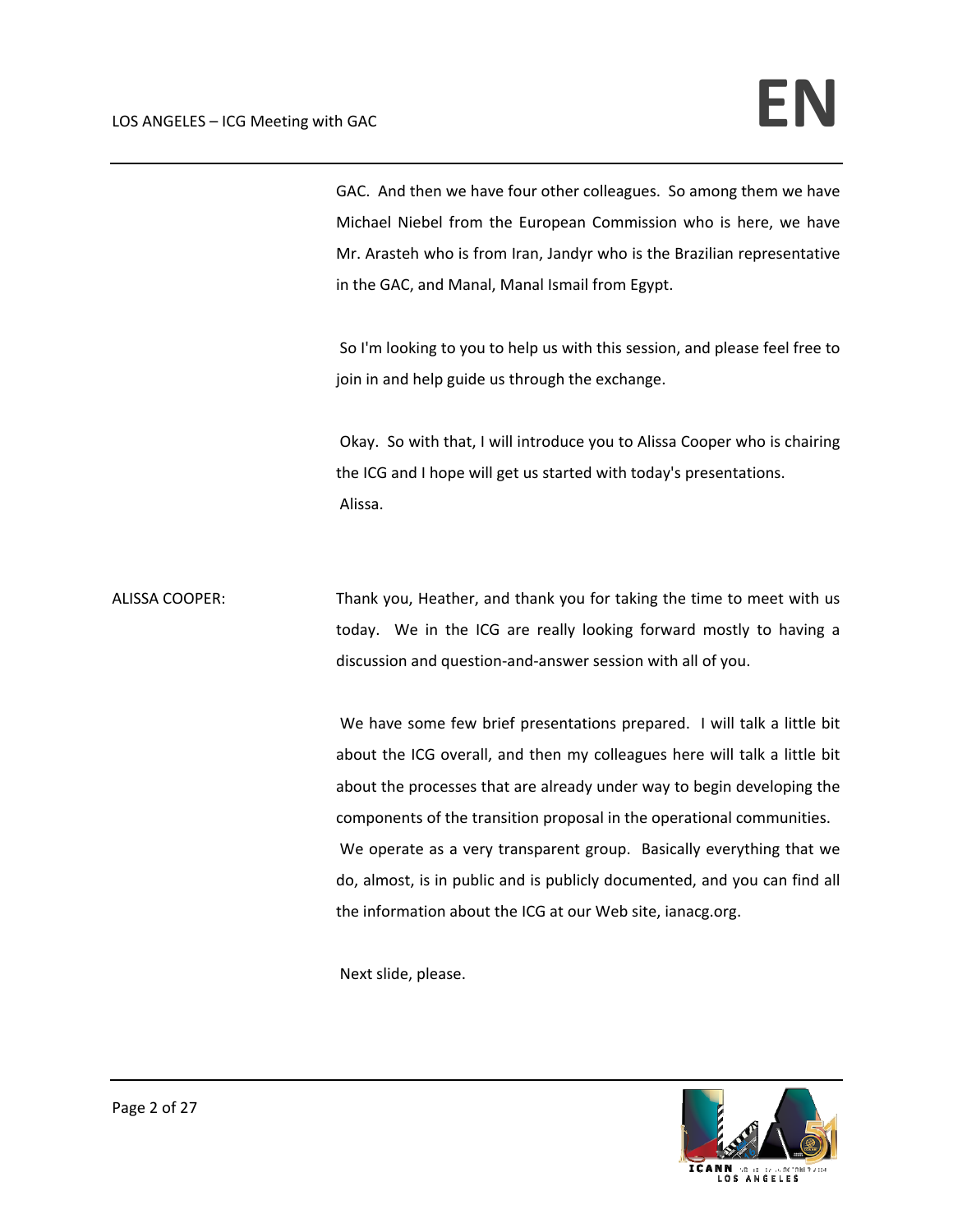So I think most people in this room are familiar with the events that have led us to the place where we are today, but just for a very brief review. The ICG was formed as a result, an eventual result of the NTIA's announcement in March about its intention to transition the stewardship of the IANA functions.

The NTIA asked ICANN to convene global stakeholders to develop a transition plan. And what ICANN did was they initiated a community process which resulted in the creation of the IANA Stewardship Transition Coordination Group, otherwise known as the ICG. Next slide, please.

So who is the ICG? The ICG is a group of 30 members and two liaisons representing all of the constituencies that you see represented in the alphabet soup on the slide there, and we have a large number of ICG members in the room so I would ask them to please stand up or raise your hand. Go ahead, raise your hand, ICG members. We have folks from ISOC, BASIS, from ALAC, from the GAC, SSAC, RSSAC. You can see them all listed on the slide. So many ‐‐ a great many number of them are here with us today. And they -- Our constitution is meant to represent that broad set of communities and stakeholders. Next slide, please.

So that's who we are. Then the next question is what do we do? Sorry. Yep, that's good.

So as our name suggests, we are primarily a Coordination Group. We are here to help the landscape of global stakeholders organize their

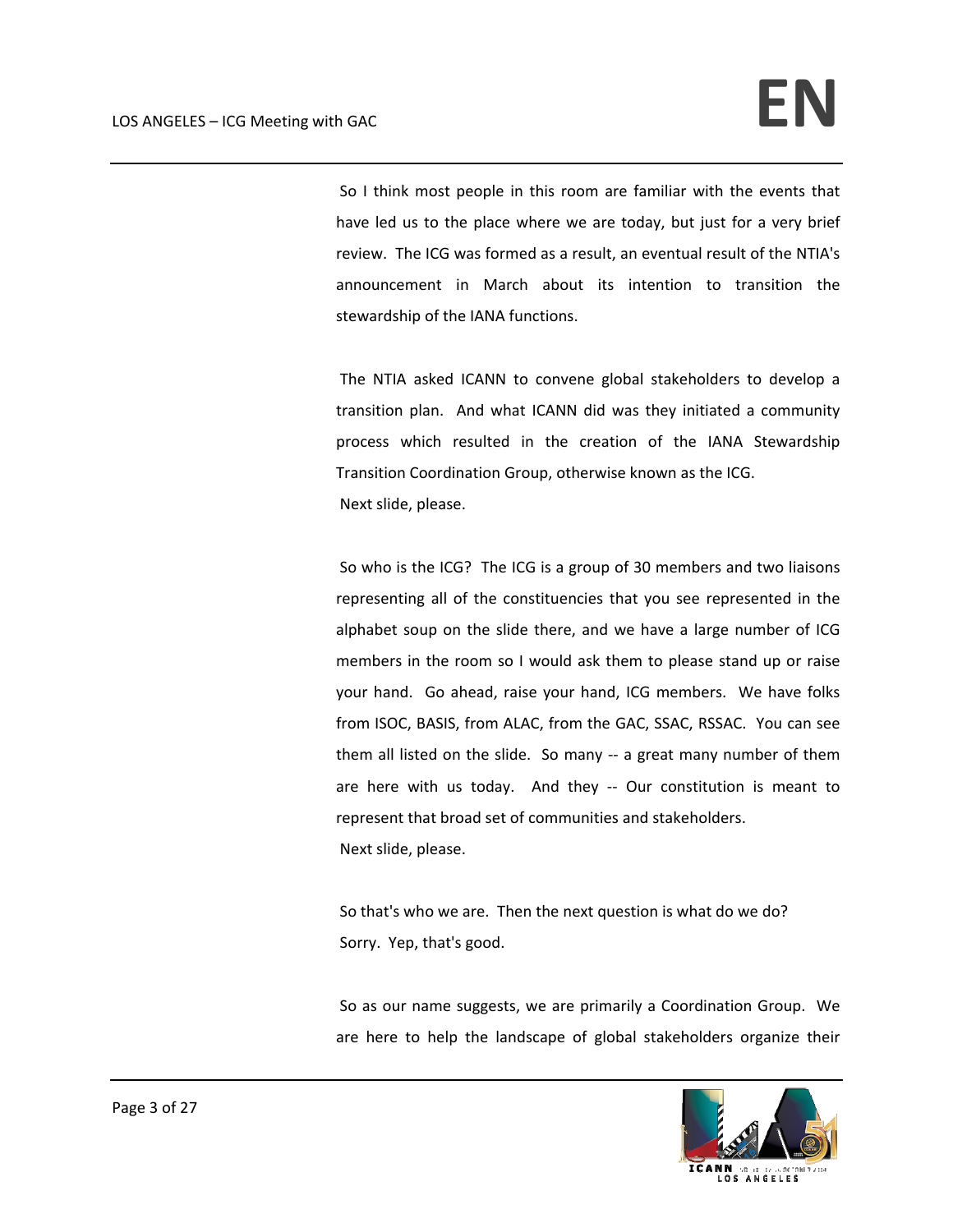work and develop a plan for the transition of the IANA functions stewardship.

So our main function is to coordinate among all these communities and constituencies who are working together towards that goal.

With that said, what that means is that we are not here to develop the proposal ourselves. We are a small group of people. We are volunteering our time, and so we are mainly here to help the rest of the community get that work done as opposed to us in this small group doing it ourselves.

As part of that, we are liaising with all of our various constituencies. One of the key roles of each ICG member is to be carrying information back and forth from what the ICG does and what's going on with the other processes back to their home community, wherever that may be. Eventually, when we receive components of a transition proposal, we will be assessing those components based on a number of criteria to determine if they are ready to move forward in the process.

After that, we will be assembling the components into one unified proposal that can eventually be submitted to the NTIA.

And throughout the entire process, we will be serving to inform the global community about the progress, what's going on, providing status updates and so forth.

So that's a brief overview of the ICG charter.

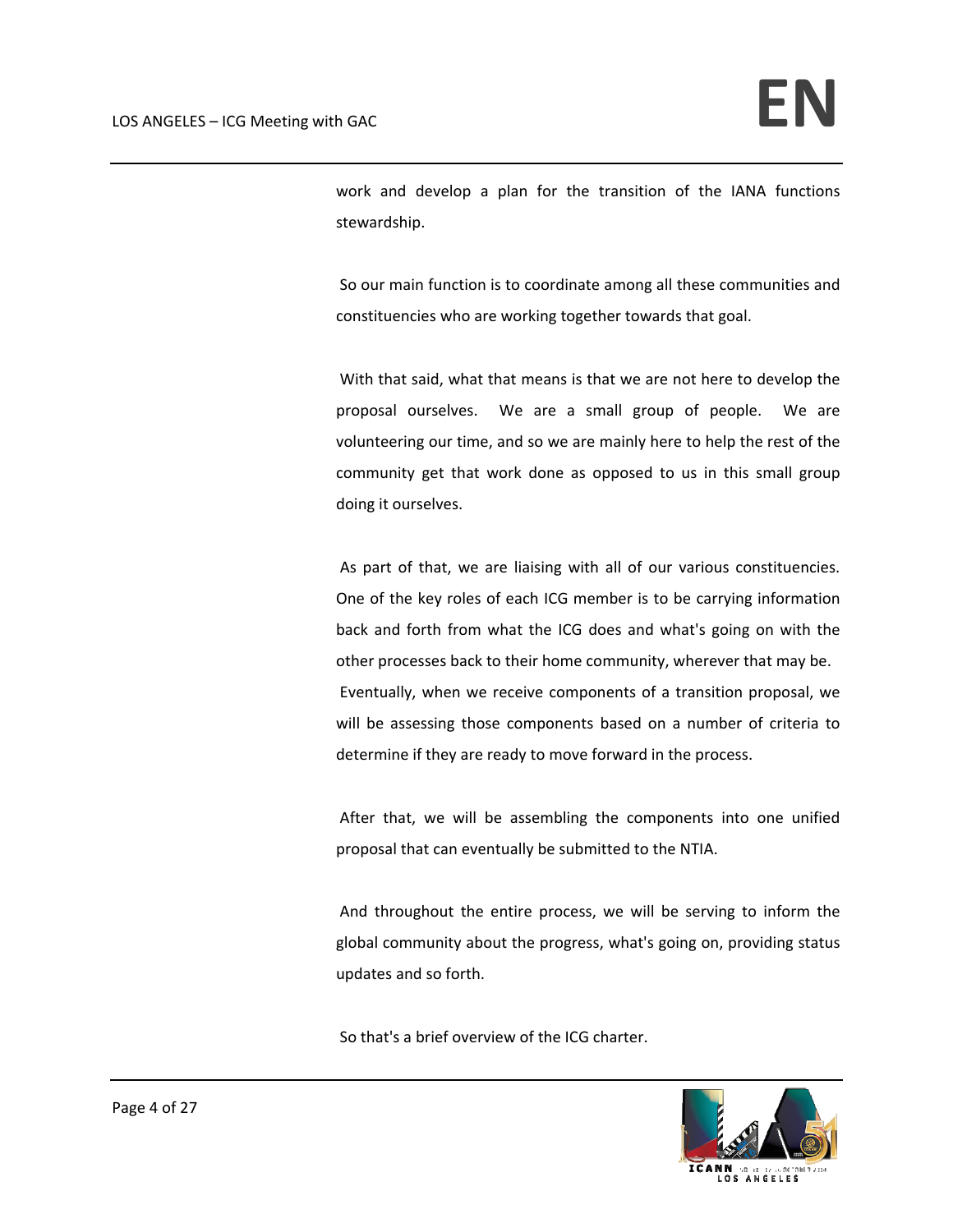Next slide, please.

As many of you know, the transition is scoped in a particular way. There's two aspects of that that I'd like to emphasize.

The IANA functions as currently specified in the NTIA contract relate to three different kinds of activities primarily. The first is protocol parameters registry management. The second is the DNS root zone management, and the third is Internet numbers registry management. And those three functions are really the core focus of the transition.

IANA does other things. It manages other registries, it has other kind of operational responsibilities. Those other things are not the focus of this transition and not the focus that the ICG is holding. So that's one way in which the transition is scoped.

The other way is that it is focused on stewardship. There are multiple different components that, when put together, create the whole ecosystem around IANA and Internet identifier governance. There's policy development, as everyone knows. We've all been engaged in policy development processes of various kinds. There's other aspects related to the proper functioning of IANA but what we're focused on specifically here is the stewardship.

Next slide, please.

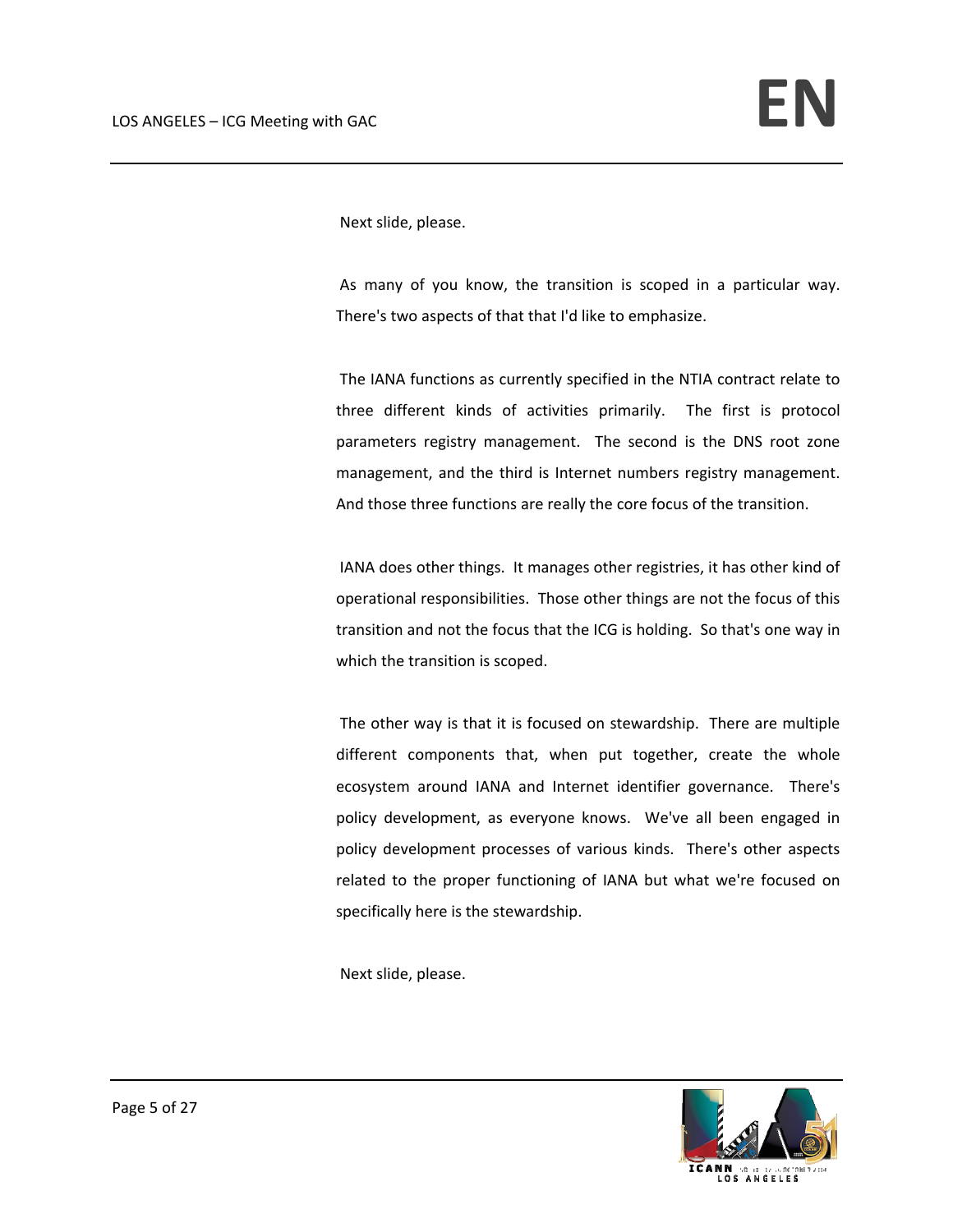So the way that the ICG has asked the communities to organize themselves in order to arrive at one unified transition proposal is to essentially align along those three functions that are specified in the current contract and to use the existing community processes in many cases which have existed for a long time and have a lot ‐‐ we have a lot of experience with in order to develop the components of a transition proposal.

So what this means is that for protocol parameters, we are relying on the IETF community and its standard processes to develop a transition plan component specific to protocol parameters.

Similarly, we are relying on the Regional Internet Registry communities and processes to develop a component specific to Internet numbering resources.

And finally, we're relying on the recently formed names Cross‐ Community Working Group to develop a transition plan component specific to domain names.

What this does not mean is that if you have not historically participated in these communities or you don't feel that you are a member or you're not sure how to participate, that you are prevented from participating. It's actually just the opposite.

We're using the existing processes to organize the work, to leverage the efficiencies that already exist there, but to also be open to anyone who wants to participate. And so all of these three separate processes, the

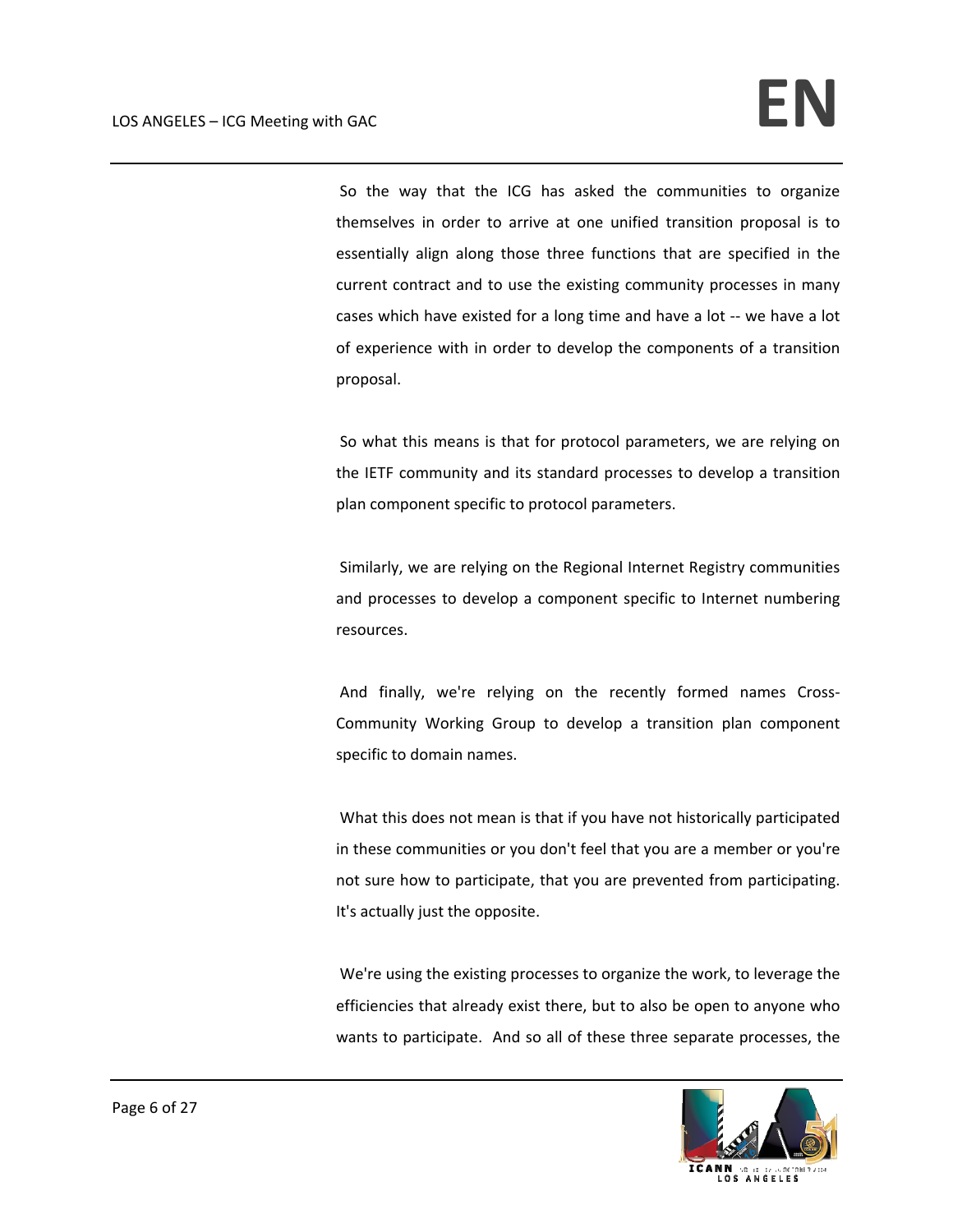idea is that if you're interested in that function, if you say, "Hey, numbers is my thing. I really want to go work on the transition plan for numbers," then you can go and engage in the RIR process which has already started and which I think Adiel will speak to you in a few minutes.

So that's where you see the little people in the middle.

If you are interested in all three of the processes, you can engage in all of them. All of these community and operational community processes are open to anyone who wants to join. It's just that we're using them so that we can organize the work and do it in parallel for the separate functions.

Next slide, please.

So to give a brief update in terms of the work that has happened already and what the plan looks like going forward, the ICG issued a request for proposals to those operational communities in September. And that RFP asks the communities to come up with transition plans for their -- the function that they are interested in. And that RFP asks many different questions of the communities. It asks them to specify what the current stewardship, oversight, and accountability mechanisms are for the function that they are writing about. And then it asks them to detail what the transition plan is and what the implications of that transition plan are for the individual function.

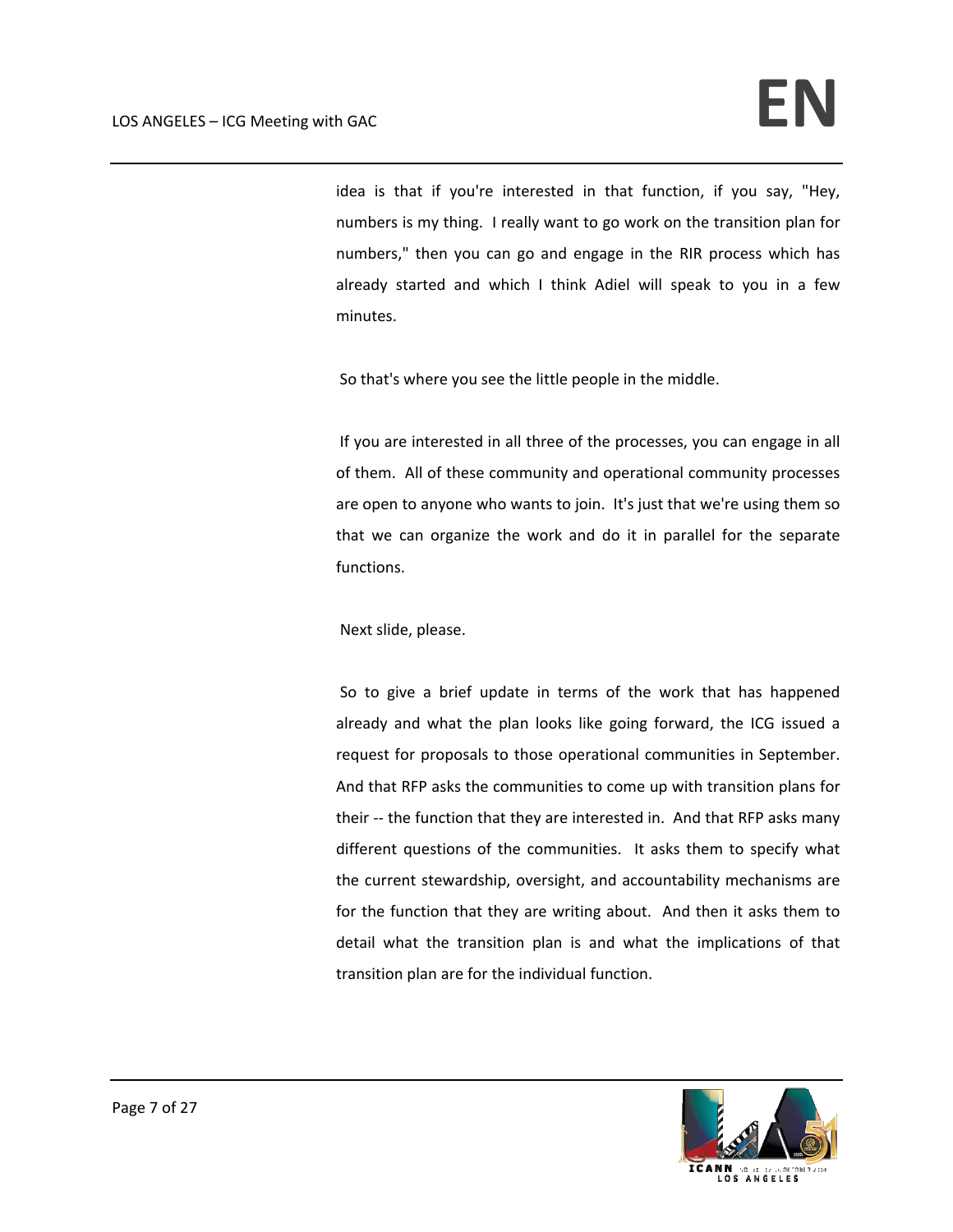So that's what the communities are working on now. That's what's happening in those operational community processes. And the people sitting at this table are going to talk a little bit more about those individual processes in a few minutes.

And that -- that project, as we've outlined in the time line, we are hoping to have those proposals sent to the ICG from the communities by January of 2015.

Next slide, please.

So now you can see the rest of the time line. And I know there's been a lot of discussion about the time line already this week and in recent weeks. And what I hope you can see from here -- I'm not going to go into every detail of this time line. People should feel free to ask questions and we'll be happy to talk more about the detail of the steps. It's an iterative process. The submission of proposals by January 2015 is necessary so that we can then, as the ICG, assess those individual proposals, review them, and if they have gaps, if there's something missing, if there's something that needs clarification, those proposals will need to go back to the operational communities. Again, because the ICG is not itself in a position to edit the proposals or come up with substantive contributions to the proposals, that needs to happen in the bottom‐up processes in the communities. So any ‐‐ any potential issues or problems that we see, we can flag them, but we need to send them back to the communities so that they can work through them and obtain consensus amongst themselves again. And every time we need to do that, we need to give the communities time to, first of all, make

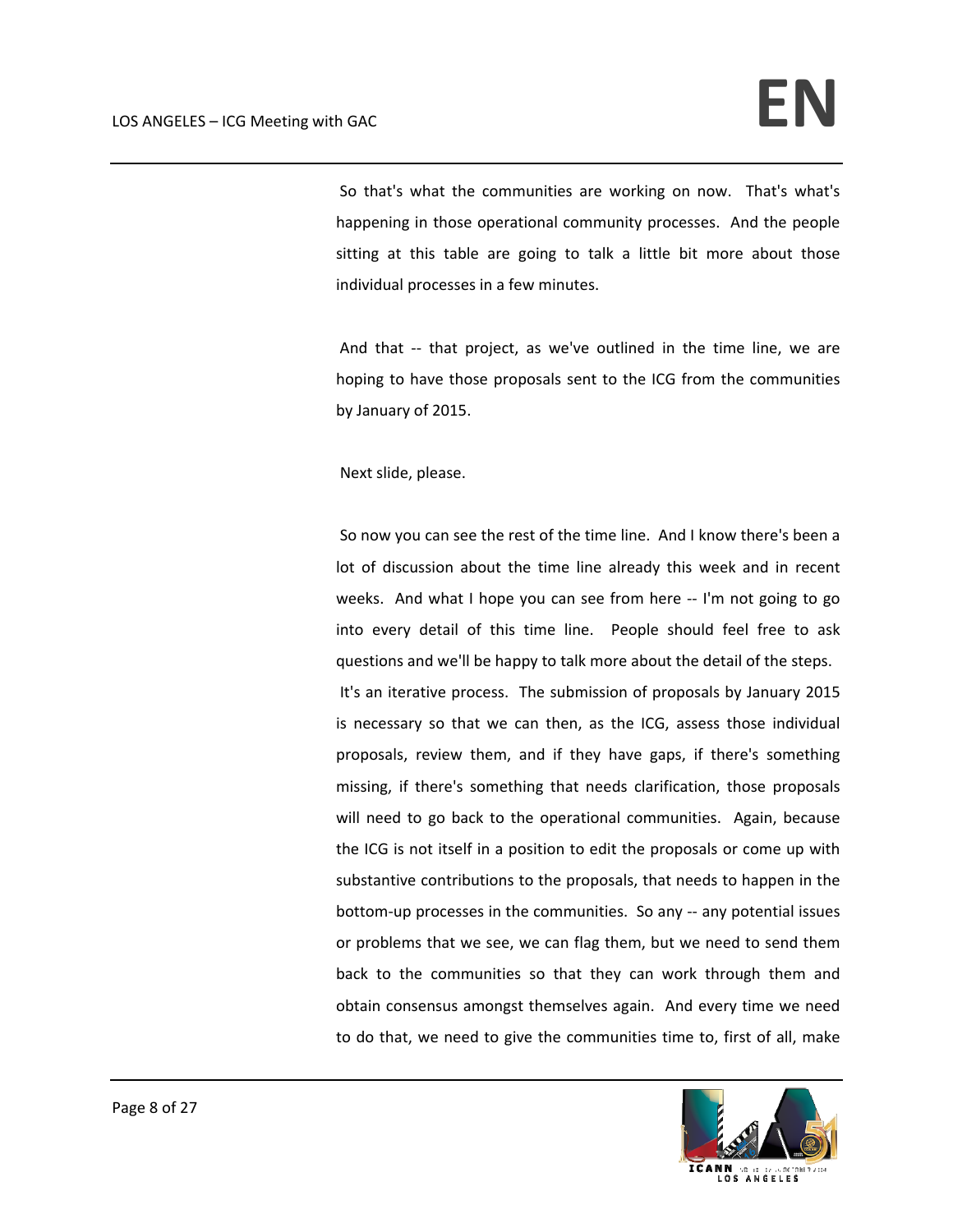those changes, and second of all, come back to consensus. And I think everyone in this room knows how long and hard it can be to obtain consensus among a group of diverse individuals. And so for each of the steps in the process, we've allotted a month or two to have that happen.

Once that has happened for the individual proposals, we will, as the ICG, assemble the components into one unified plan, and, again, send that out for global public comment. We will take some time to review those comments, determine if we can ‐‐ if we need to send the proposal back to the operational communities again for further clarification, and in the end, when we have one final proposal, it will go on to the NTIA. And then there's some time built in for the NTIA itself to assess the proposal in advance of the expiration of the contract with ICANN, which occurs in September of 2015. So that's a brief overview of the time line. Again, I'm happy to go into more details in the question and answer session.

I think that's all I had. We can look at the next slides.

There's just some references. I think these slides are posted or will be posted on -- for the audience here. Feel free to go and take a look at our documents. And there's a lot more detail there.

And at this point, I think I will turn it over to Milton.

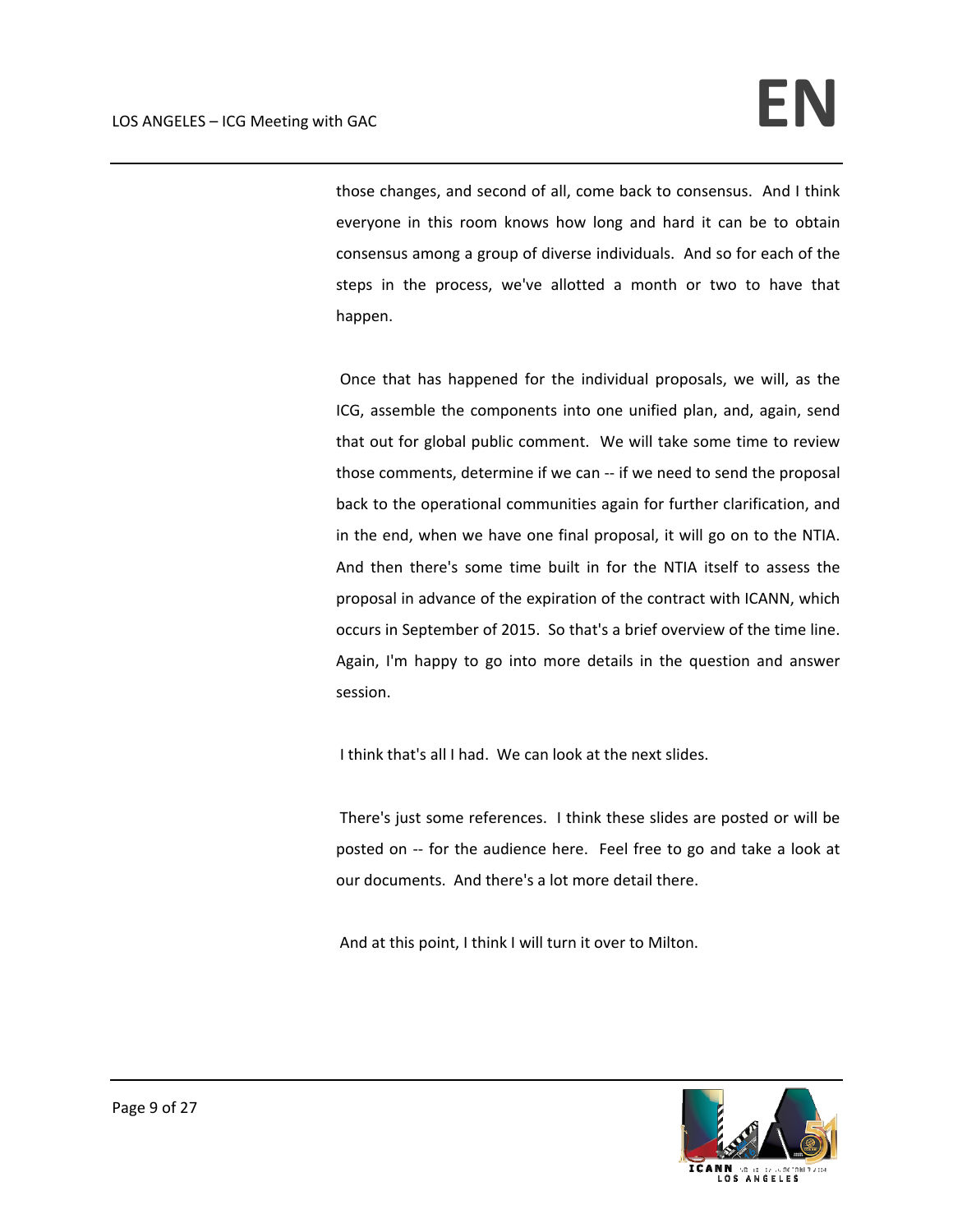MILTON MUELLER: Hello, everybody. I'm Milton Mueller. I was put onto the IANA Stewardship Coordination Group by the Noncommercial Stakeholder Group. And I'm specifically addressing the names part of the process. So as you know, the emphasis here is on the proposals developed by the operational communities. And the GAC has placed someone, Elise, and possibly some others, onto this Cross Community Working Group. So you should know pretty much how that works. And Elise should be able to update you.

> I want to emphasize one main point, and possibly two if I have time. The thing I want to emphasize is that this process is different. I don't want you to get into the mindset that this is like a typical ICANN policy development process, because it's not. This is not driven by ICANN's bylaws. This is not a situation where GAC offers advice to the board in the same way that they do through the bylaws.

> What's happening here is that the action will be in these operational communities, and so the most important way to influence the outcome is by participating in that process.

> Remember that GAC advice pertains to the board, and the board is not making a decision here about what is the proposal. The Cross Community Working Group is. And then they're submitting it to us. And we are simply vetting it to see if certain requirements are met. And then it goes to the Department of Commerce.

> It's agreed that the ICANN board will not intervene in that process in the sense that it will modify the proposals. So, again, the emphasis here

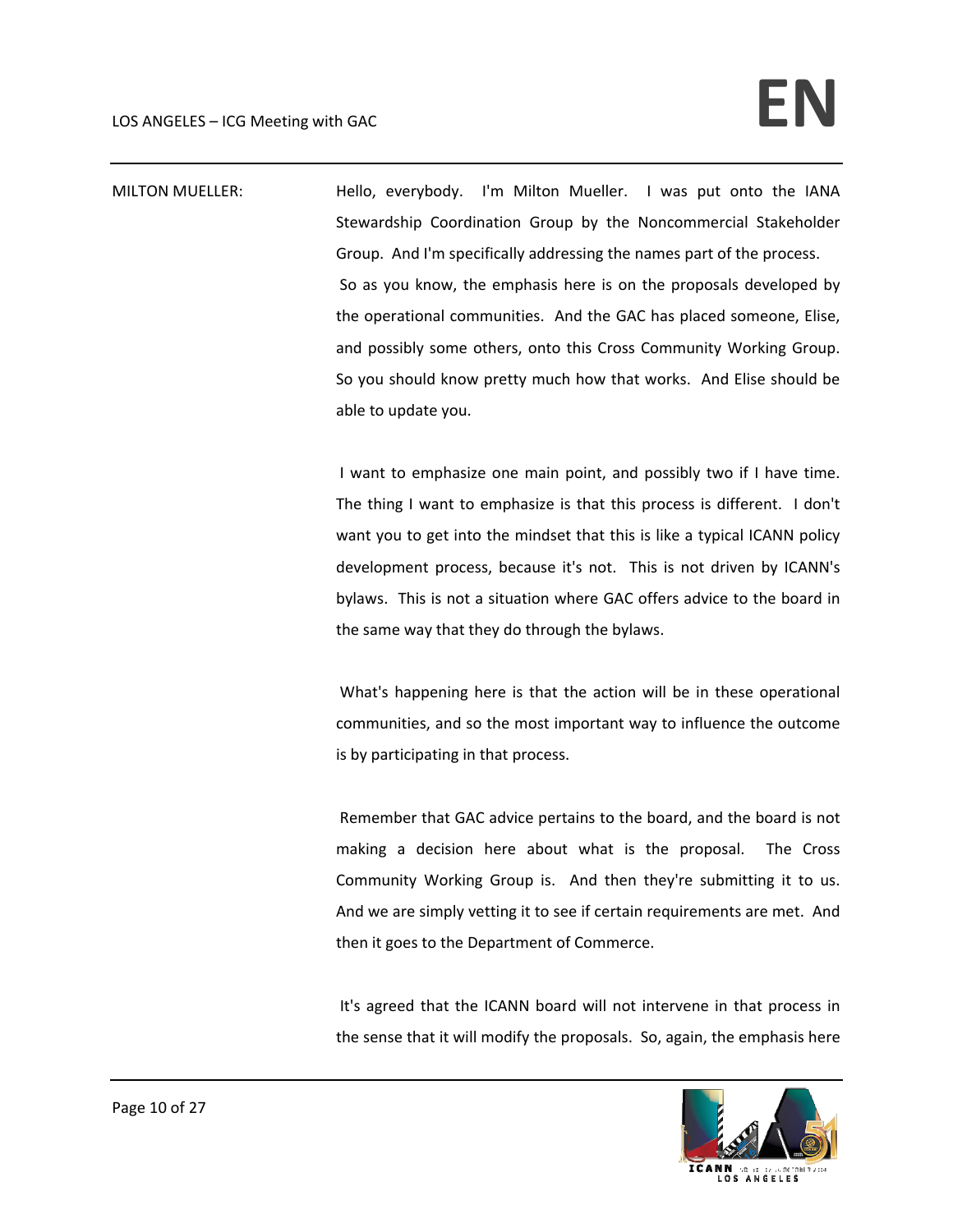is that GAC advice to the board would be kind of a fifth wheel in this process. You want to give advice and participation to the Cross Community Working Group.

The other complicated thing here which I'll just address briefly as flag, and, hopefully, we can ask questions about it, is the coordination with the other accountability process of ICANN. That will be interesting. It's ‐‐ We don't know how to describe how that's going to happen because we don't know what the proposals are going to be on either one of these processes. So I would just say if you're concerned about ICANN accountability, you have to look carefully at how what happens at the IANA level relates to what happens to the broader accountability process and pay careful attention to that and to the timing.

MARTIN BOYLE: Thanks very much. My name is Martin Boyle. I am one of four represents on the ICG appointed by the ccNSO. I'm from dot UK.

> I think we're now at the stage where the ICG has done a lot of preparatory work and the discussion has been very heavily about process. And the really important thing now is that we're moving into looking at the proposals. And so I'm actually very pleased that the GAC has nominated people to sit on the Cross Community Working Group as members, but that also a fair number of governments are also signing up as participants and will therefore be able to engage in the discussion. I think this is really going to be very important. Because as that process goes on, we need to see the processes, we need to see the discussion understanding the views, the points of views, of the different

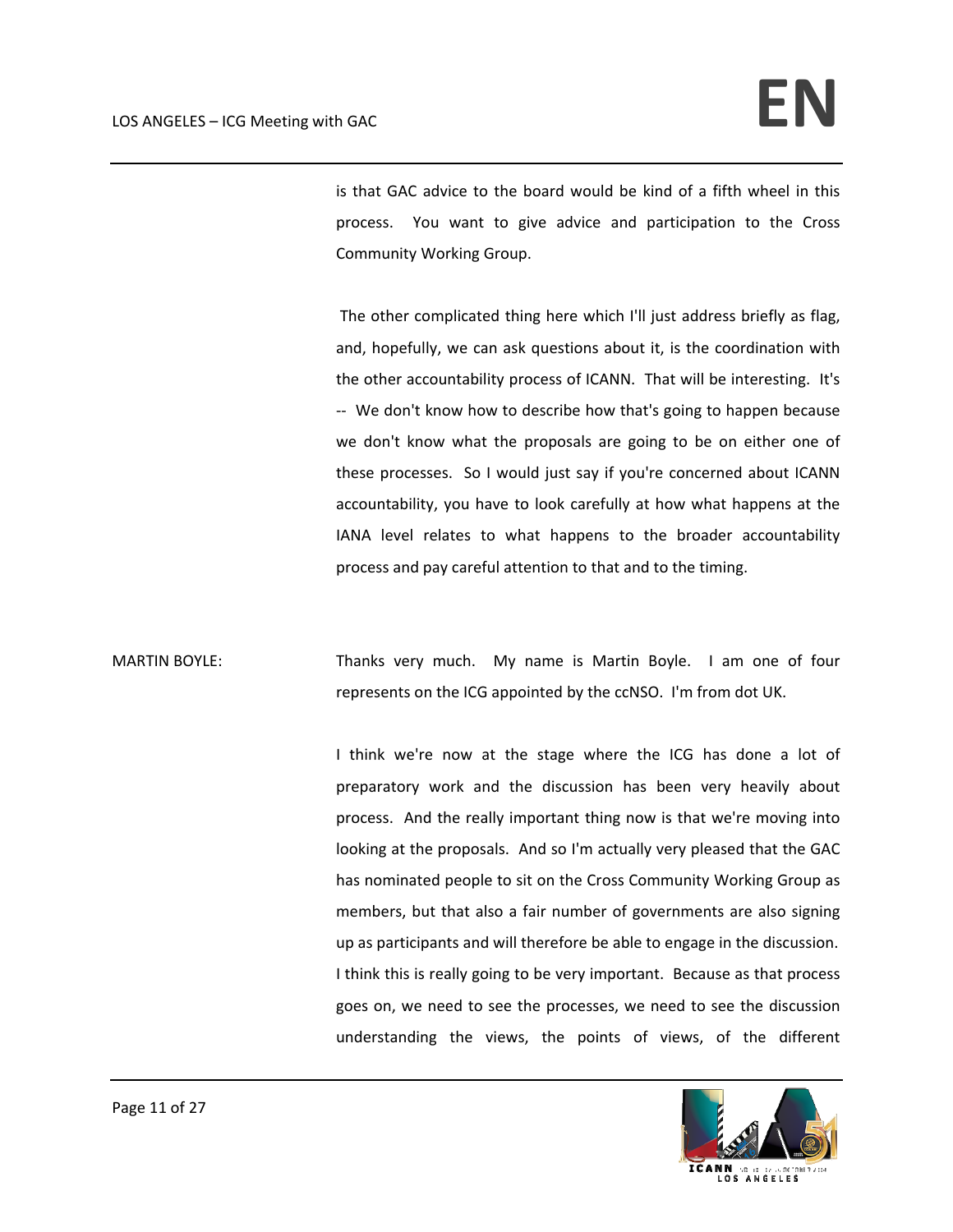stakeholder groups. And that include governments. We need to understand where you see concerns, where you think that measures need to be reinforced. And that needs to come in as early as possible in that process.

I would also flag that in the request for proposals that the ICG issued in September, we do ask for oversight and accountability to be summarized as it is at the moment, and what the community and the discussion are -- starts to see as being part of their proposal to go in. And therefore there really does have to be quite a good, strong link between the work of the ICG, the work of the Cross Community Working Group, and the general discussion of ICANN accountability. The other point I'd like to make is about outreach.

Certainly from the CC community, there is a number of ccTLDs that do not participate in ICANN at all. The ccNSO has identified the operators of those ccTLDs and has mailed to them, and there is a mailing list. But I think for governments, I think governments do have a very useful role here in widening the discussion in their countries and making sure that stakeholders in their countries are involved. And from the CC side, I put my hand up and welcome you being able to engage with CCs who are easier not actively involved in the process.

Thank you.

JARI ARKKO: **My name is Jari Arkko.** I'm the chair of the IETF, here to talk about -- or give you an update about how we're doing the IANA transition from the

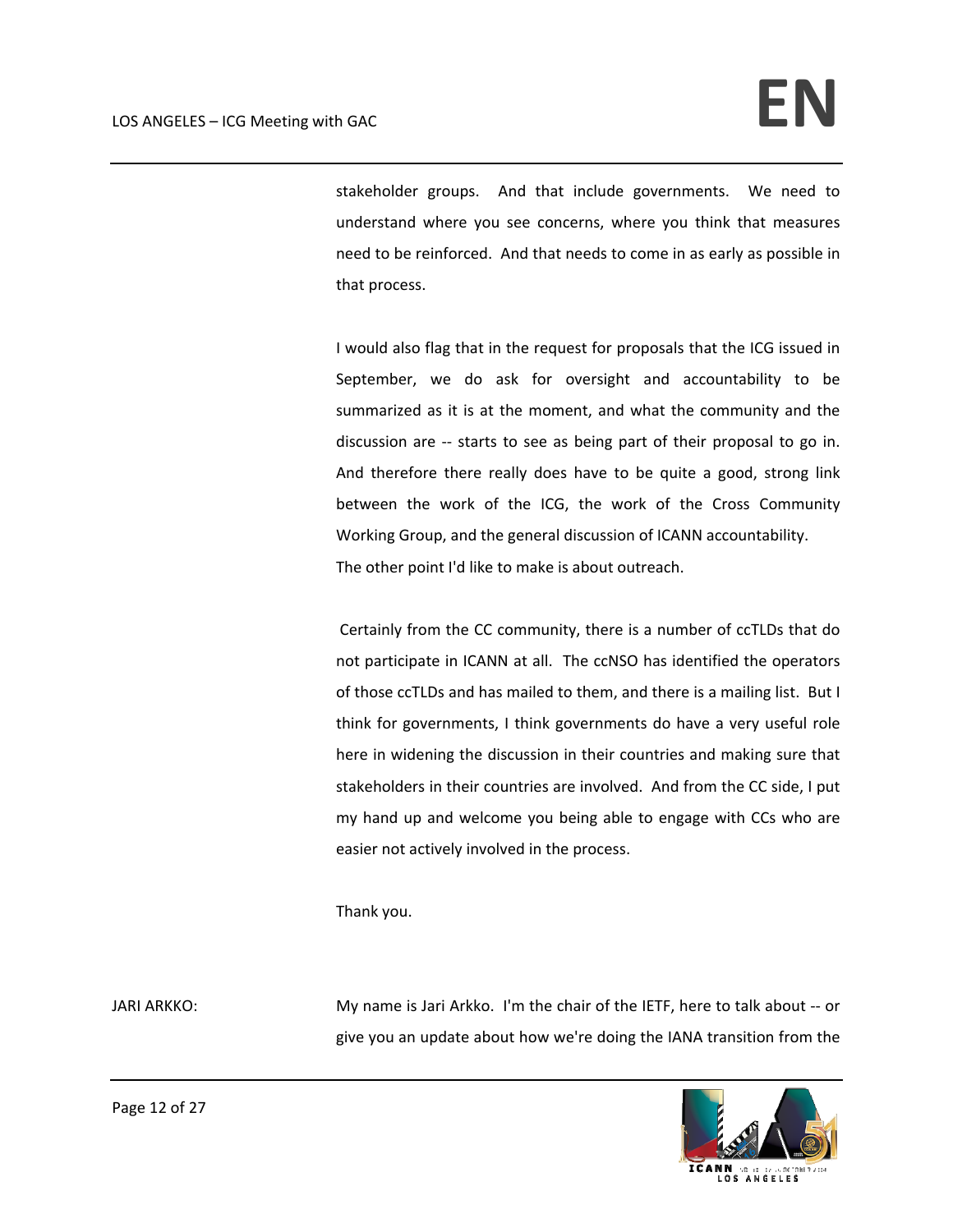IETF position. I also wanted to introduce Russ, who is sitting next to me, chair of the IAB.

If you can scan to the next slide.

Actually, one after that, even.

Hmm. Slides -- yeah, there we go. Excellent.

So I just wanted to start by explaining a little bit who we are and what do ‐‐ how do we do that, because that's important in terms of how you can participate in any discussion in our process, including the IANA one. So the IETF, of course, is an independent standards organization focused on core Internet technologies, TCP/IP, e‐mail, the Web, and so forth. And our broad mission is to make the Internet work better. We're a technology organization.

We're an open organization, so anyone can participate. Much of the work is actually done over the Net. We have a couple of meetings per year as well. But the official part of the work actually happens over the Net. So all you need to do to participate in any discussion is join the mailing list.

Decisions are based on community rough consensus. And the participation is on an individual basis, so it's more humans participating than organization, such as companies or other ‐‐ other types of organizations.

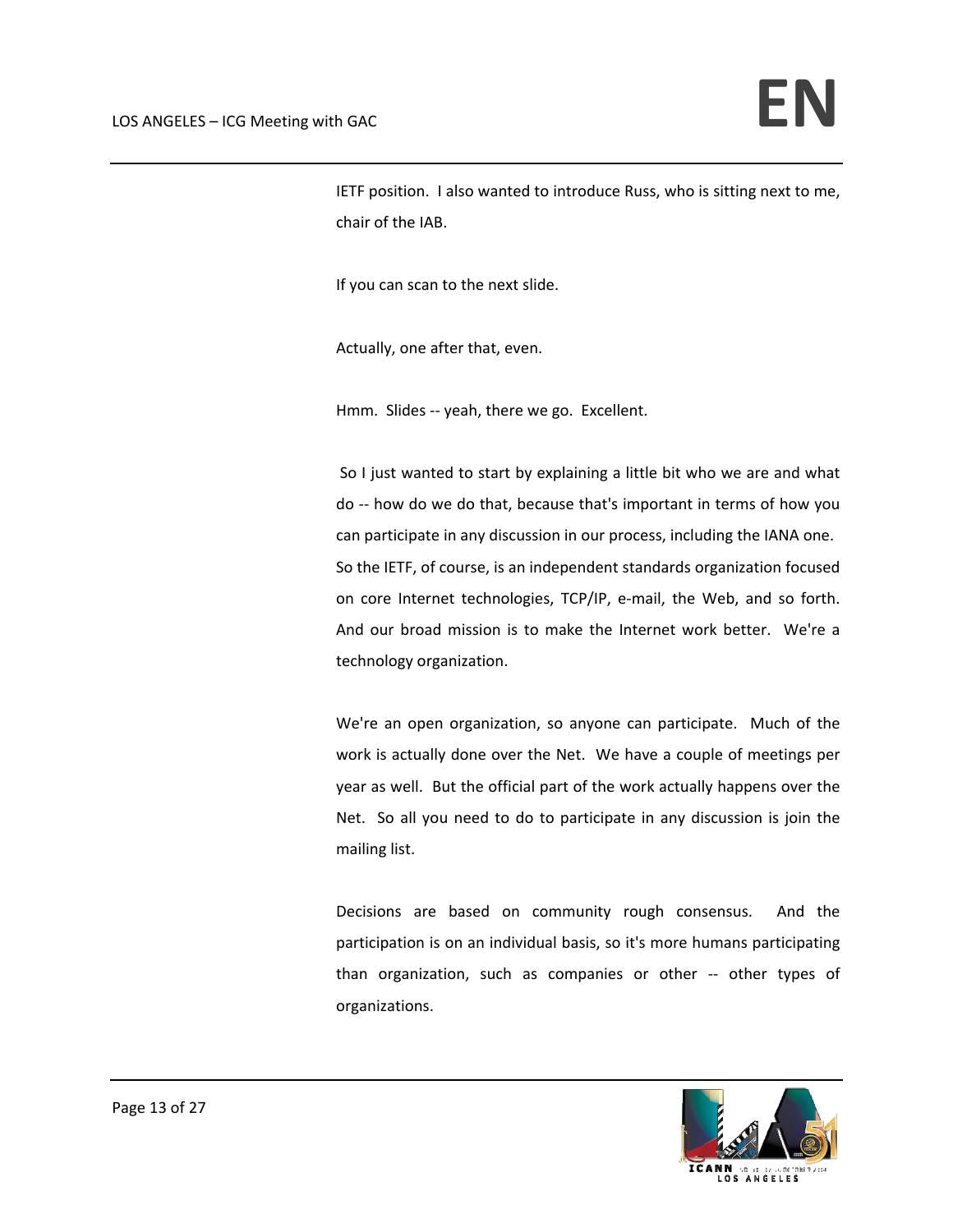Next slide, please.

And, of course, most of our work is technical. We do our technical development. But we do need a registry component, we need a registry of what we call protocol parameters. One example of that is port numbers, as an example, 8 ‐‐ the Web, HTTP's port 80. E‐mail is port 25. And so forth. And the role of IANA for us is to maintain these numbers. There's actually a separation of roles or duties for different organizations. So it is the role of the IETF community to make decisions ‐‐ the policy decisions about what allocations are made or on what basis allocations can be done. In a lot of cases, the allocations are simply first come, first served, and it's like an infinite space.

And then IANA's role is to implement that registry, to map ‐‐ to provide a database of what numbers have been allocated, and to act as an interface for people who want to make some of those allocations to go through them.

And then IAB that Russ is heading has an oversight role.

Next slide, please. And a little bit more detail. First of all, there's an agreement between IETF and ICANN or IANA about performing these registry services for us. And that agreement specifies the roles. And I know everyone is talking quite a lot about accountability around this process in ICANN. I wanted to provide my point of view on that aspect for how do we -- we, at the IETF, think about that.

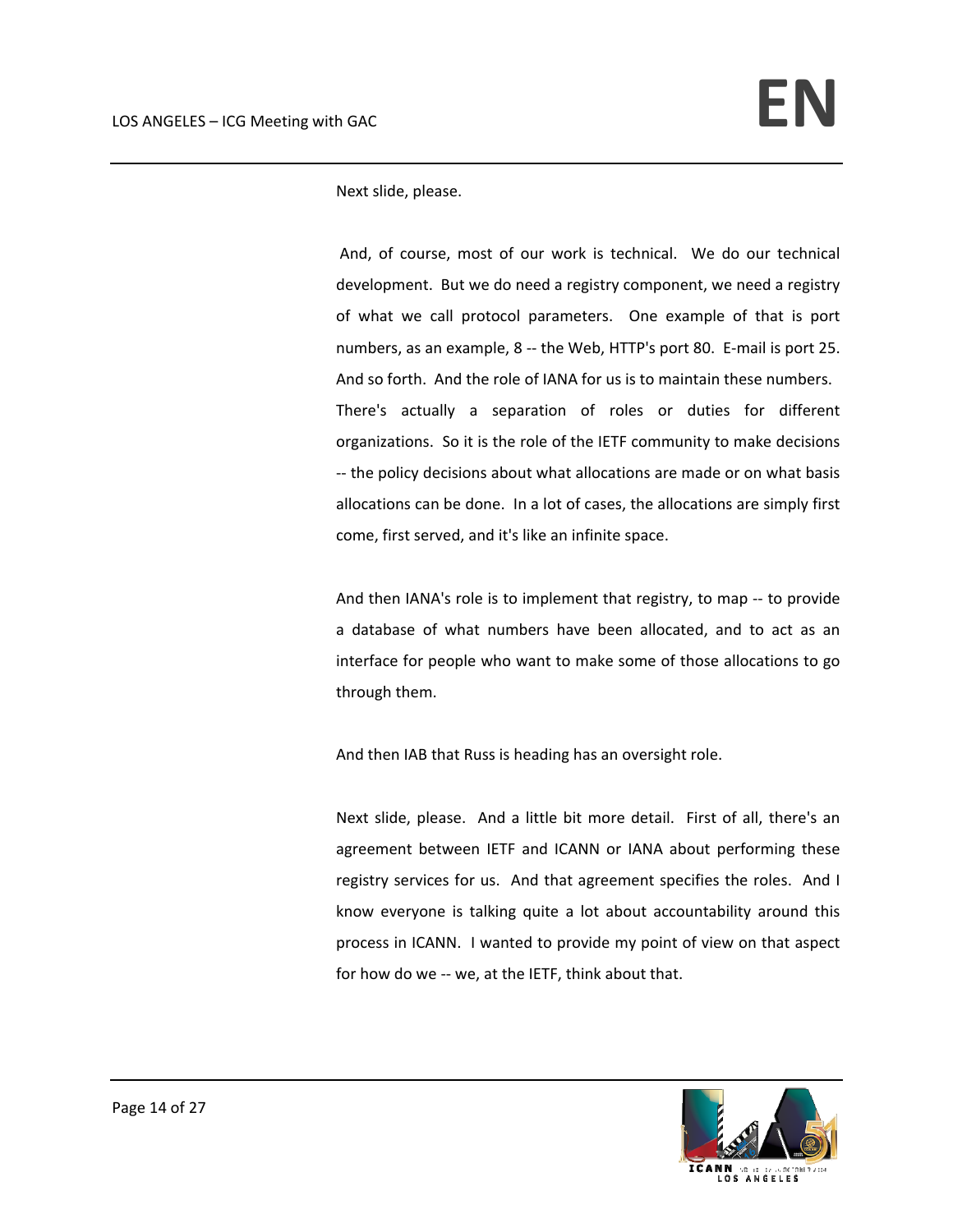And accountability, I at least think about that in terms of something that relates to a particular topic. And it's not something that you can think about only in the abstract. So what is it that you're worried about? What kind of problems are you thinking of? And if I think about types of problems that we can run into for IANA services, there could be some issues within the IETF policy (indiscernible) process, for instance. And those are subject to, you know, long‐term IETF processes that we've developed and that they include things like appeals, if an error has been made, you can make an appeal. There's a NomCom process that can replace IETF leadership. There's a recall procedure in case the leaders have misbehaved in some fashion, and so on and so forth. So we feel that aspect of it is fairly well covered.

There can also be problems between IETF and IANA in terms of the IANA service function. And those are generally subject to the processes defined in the agreement.

In practice, there's a lot of back and forth. We discuss daily about things like this request is not clear, can we clarify that? And those get resolved. If there's any bigger issues, they'll get -- those can get escalated further up the management chain.

Ultimately, the contracts have a clause for termination after six months' waiting period. I don't think we ever need to exercise that option. Things are running very smoothly. But that option does exist.

And there hasn't been, really, any serious issues there between the two organizations. We're, indeed, quite happy. Most of the serious issues,

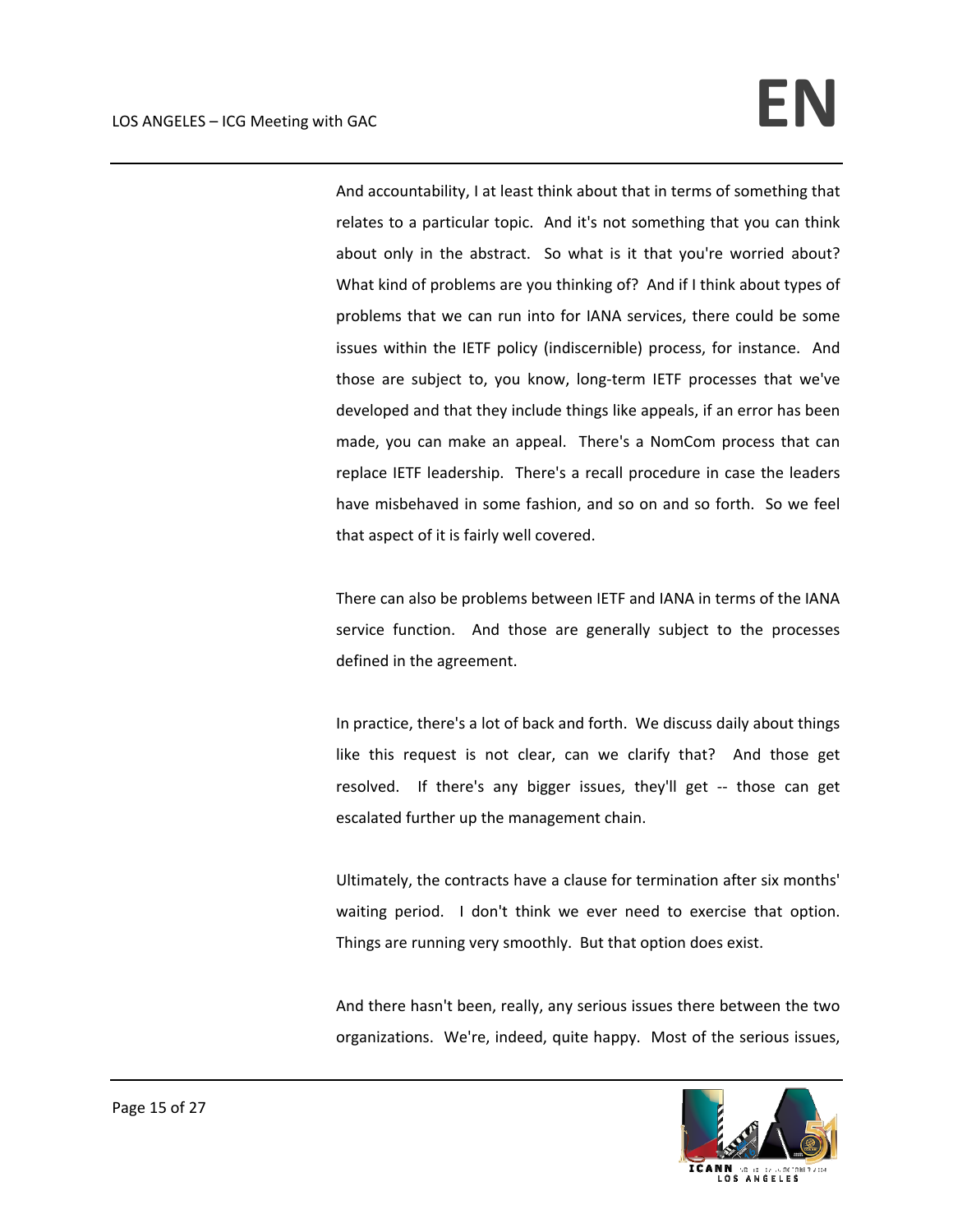we've had some, you know, big discussions about whether to allocate some numbers or not. Those are taken within the IETF process and have been dealt with satisfactorily, I think.

So overall, there's been -- this model has worked well for us for a number of years. And we keep making improvements every year. One of the things that we added this year, actually, is an audit, where at the end of the year, IANA will perform an audit or an external entity will perform an audit that determines whether policies were followed as expected. And then this audit is not just available to us, the IETF leadership, but to everyone in the whole world, so we can all be assured that things are running well. And, indeed, the U.S. government is not involved in this process at all from our perspective.

Next slide, please.

How do we deal with the IANA transition? This is like how do we do it today and how do we do it going forward?

We've started a working group to develop a plan called the IANA plan working group. Mark Blanchet, who is the chair of the working group, who is actually standing in the back here in the room. Please talk to him if you want to get involved in the discussions.

We have a draft plan that is being discussed -- it's about two months old by now and has gone through a couple different revisions ‐‐ that we keep revising. It's not done by any means. But we keep discussing and developing it.

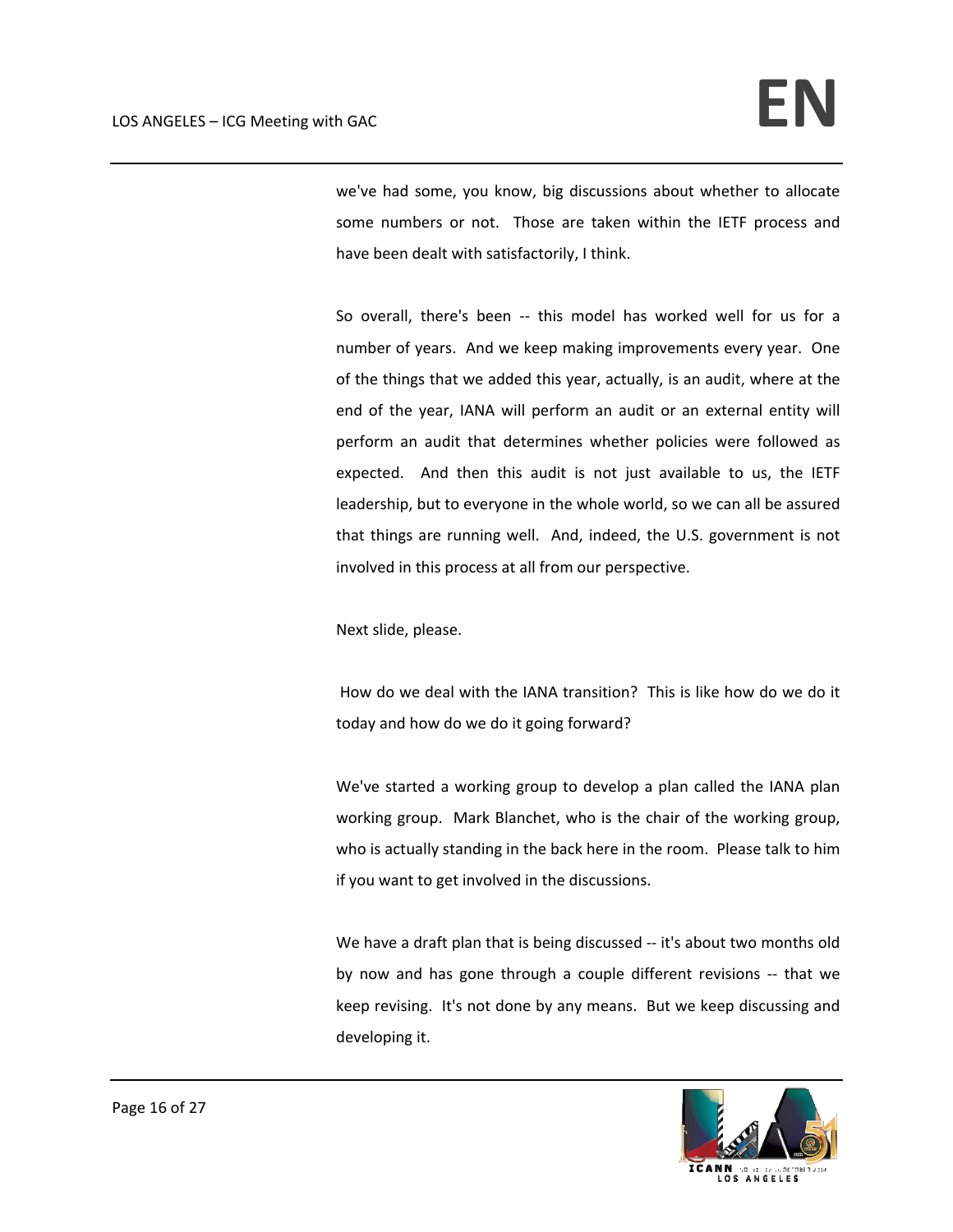Now, the IETF community, as we were bringing up this effort, they were very clear about some things. In particular, they wanted the transition to stay with the current operational model, which to us means that there shall be no changed roles of organizations, and we do not believe we need a new organization to deal with any of these aspects. It's -- it's a matter of the existing oversight organizations, IAB, and then the agreements, IETF and ICANN, to deal with this, not to say that no improvements can be made and not to say that there is no work for us to do in the transition. There's quite a lot work and improvements that we can and should make. But the fundamentals have been very clear in the IETF community's mind, at least.

Next slide. I'll leave that as a call for you or anyone in this room to provide as feedback and participate in the process. Again, the IETF is an open entity. Anyone can participate. So if you or your colleagues back in the office are interested and care about what we do, please join. There's a mailing list. There are documents. If you want to participate at the IETF, you should probably read the last item here, the TAO, which explains a little bit of background on how to participate in the IETF.

So I think I'll leave it at that.

Thank you.

ALISSA COOPER: Adiel, did you have a few words to say about numbers?

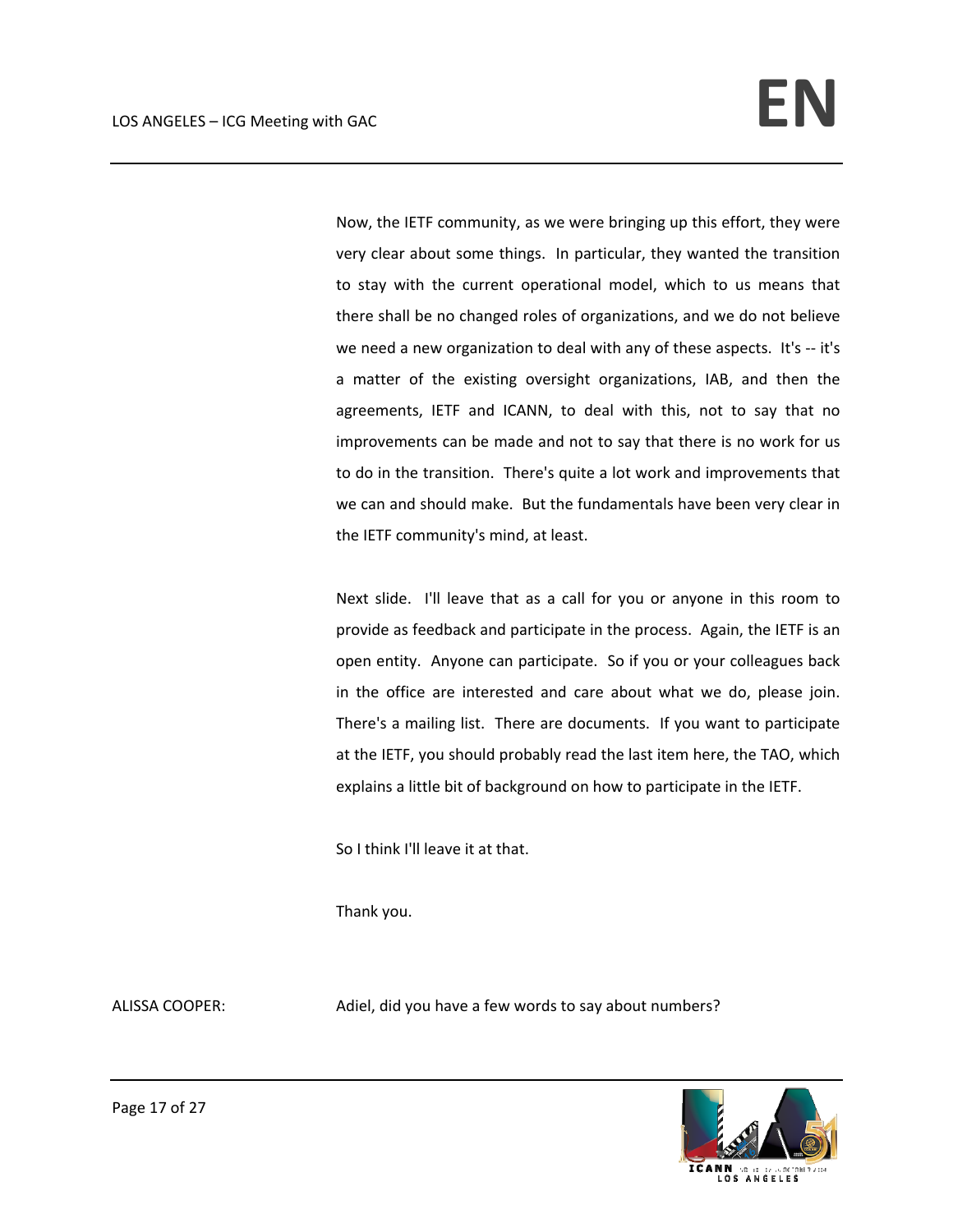ADIEL AKPLOGAN: Yes. Thank you, Alissa.

And thank you as well to the GAC for the opportunity.

I will just give a brief on what we are doing from the number community point of view. As you know, we are one of the identifier operational community that have to submit a proposal to the ICG. So I will give you a very brief update on what we are doing as RIR.

The approach we have taken is a little bit (indiscernible) from a global policy development process whereby each original registry work on the proposal in their region and with their regional community. And at the end, we will consolidate the proposal that will come from those discussions into a single one that will be submitted to the ICG.

We are working as well to have a community-driven team to consolidate ‐‐ to consolidate our proposal. And the detail about that team will be published soon.

There is a Web page on the NRO Web site that gives much detail about our process.

So the various RIR have their own process. APNIC has a mailing list where discussion is happening, a dedicated page on their Web site. And they have discussed during their last policy development meeting a strawman proposal that was submitted to their community. And that

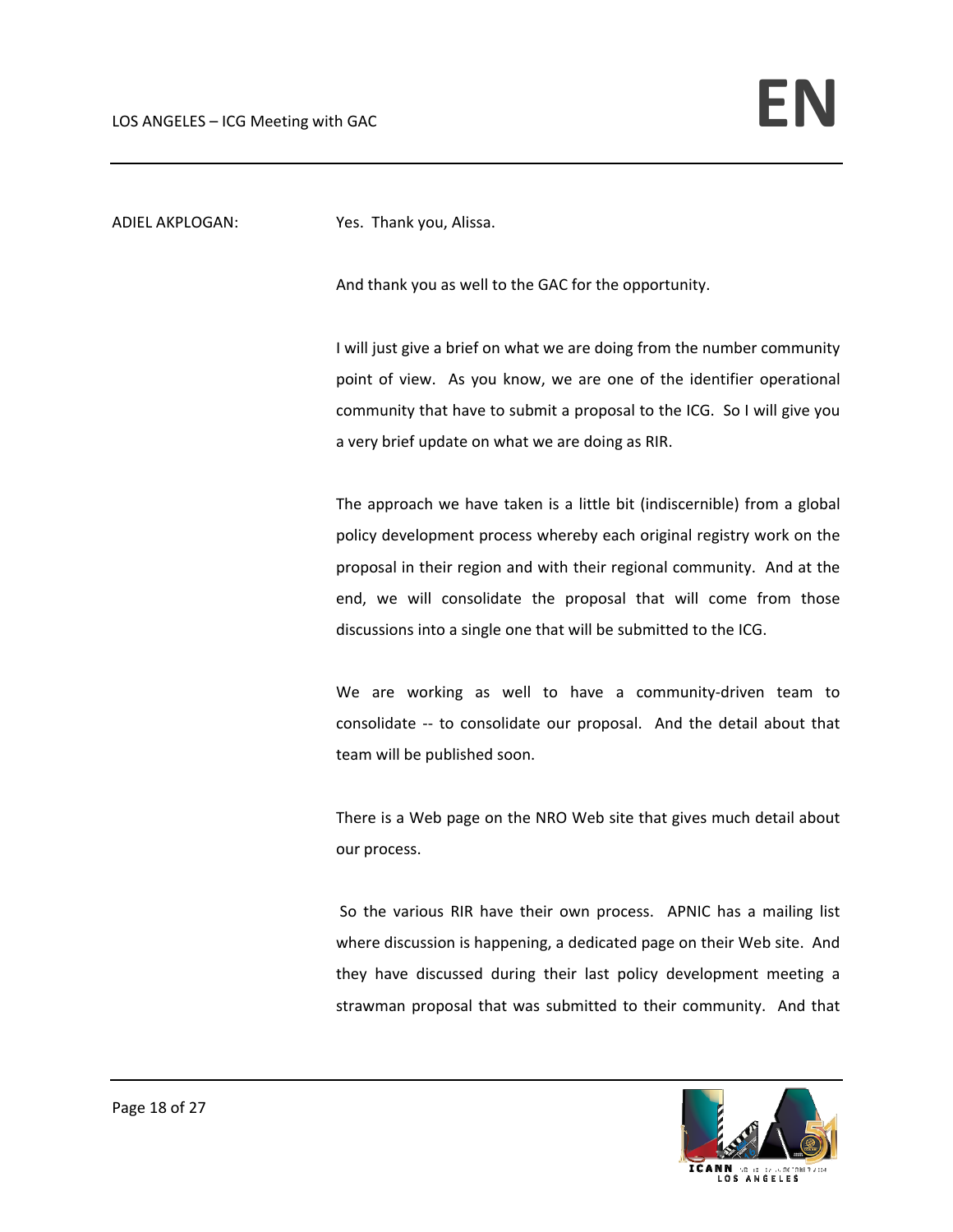proposal is what is under discussion now. The same proposal will probably be shared with other RIRs as well.

ARIN had their meeting last week, where they also discussed this. That resulted to a survey where they are going to collect input from their community, and then based on that input, come up with a draft proposal. They also have a mailing list where discussion is happening.

Same thing for LACNIC and AfriNIC. We both have a mailing list where community are discussing this process. What is interesting here is that it allows us as RIR and the NRO to have a perspective from different region. But, again, at the end, it's request some work to consolidate all those proposals into a single one that will be submitted to the ICG.

The RIPE NCC had -- they have a cooperation working group. And they are developing their proposal through their cooperation working group. The discussion kick off in May last year, and they are continuing to do this discussion online and through their different meeting ‐‐ original meeting with their community.

For us at AfriNIC, although we have had our first consultation during our 20th meeting in Djibouti, we are also expecting to have another roundtable during this process in AfriNIC 21 in Mauritius. And we had some brief discussion on our mailing list. But we expect to have more substance about this during the roundtable that is being planned next month.

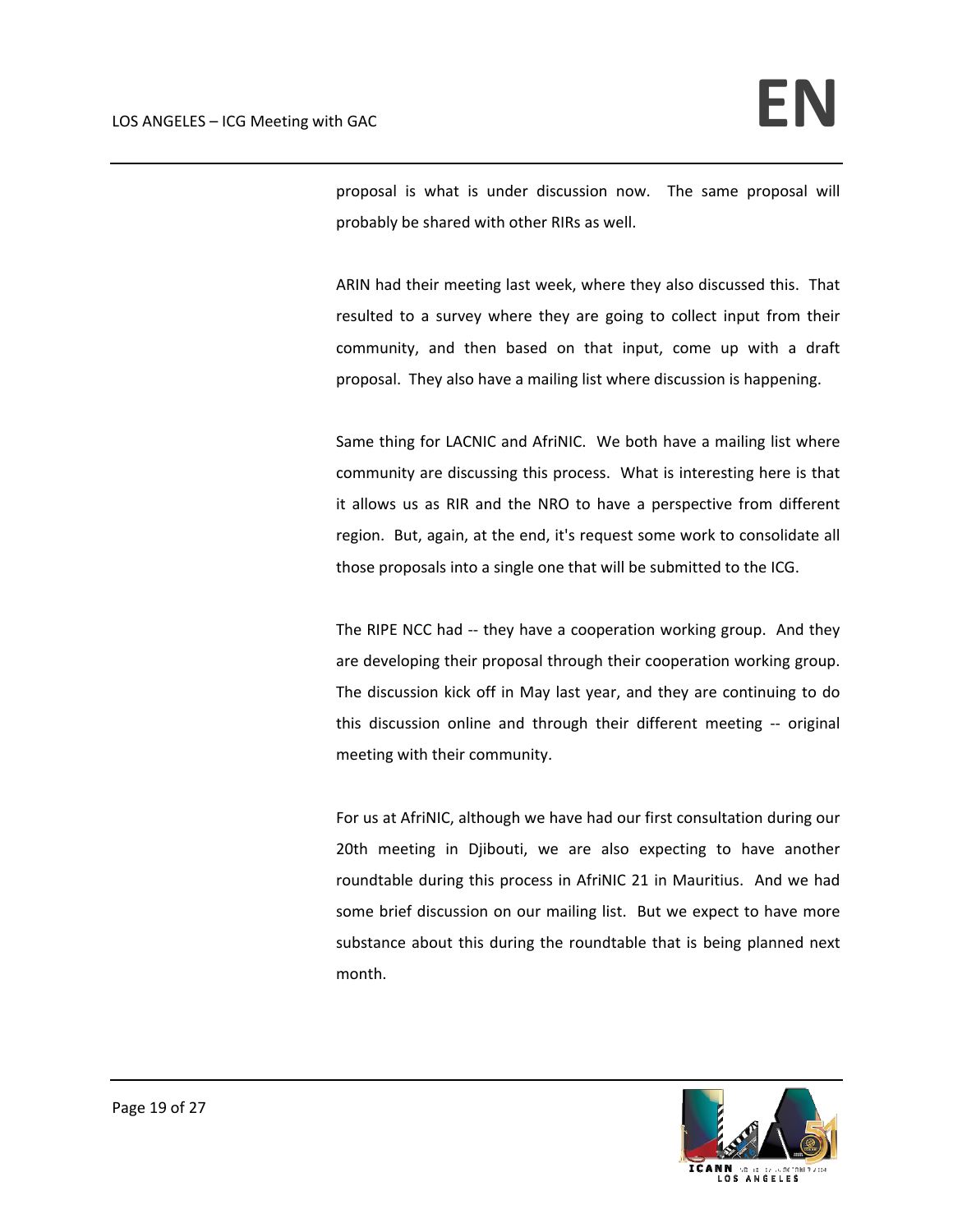So one other thing that we are adjusting now is, as you know, the ICG has just published the time line for submission. We are now readjusting our own time line that is published on the NRO Web site to the time line of the ICG. I talk about the team that will be set up, cross‐RIR team. We are call it a CRISP team. That will consolidate the proposal that will come out from the five original discussion. And the idea now is to have a team of 15 member, three from each RIR, two from the community, and one from each RIR staff. It will be an open process. They will have a different round of consultation in order to consolidate this.

So that is roughly what we are doing as RIR.

The page that we have created on the NRO Web site, which is NRO.net, will be regularly updated with the progress that is happening at the different regional discussion level. And the final proposal will be published there as well.

So our suggestion and request to the GAC member is their engagement and participation at the regional level to these discussion and these consultation on the numbers side so that we ensure that what will come out from that will have the input from the government side as well.

Thank you.

CHAIR DRYDEN: Many thanks for those presentations. Very informative to the various processes underway to develop the process for the ICG to coordinate. Are there any comments or questions at this point in the GAC?

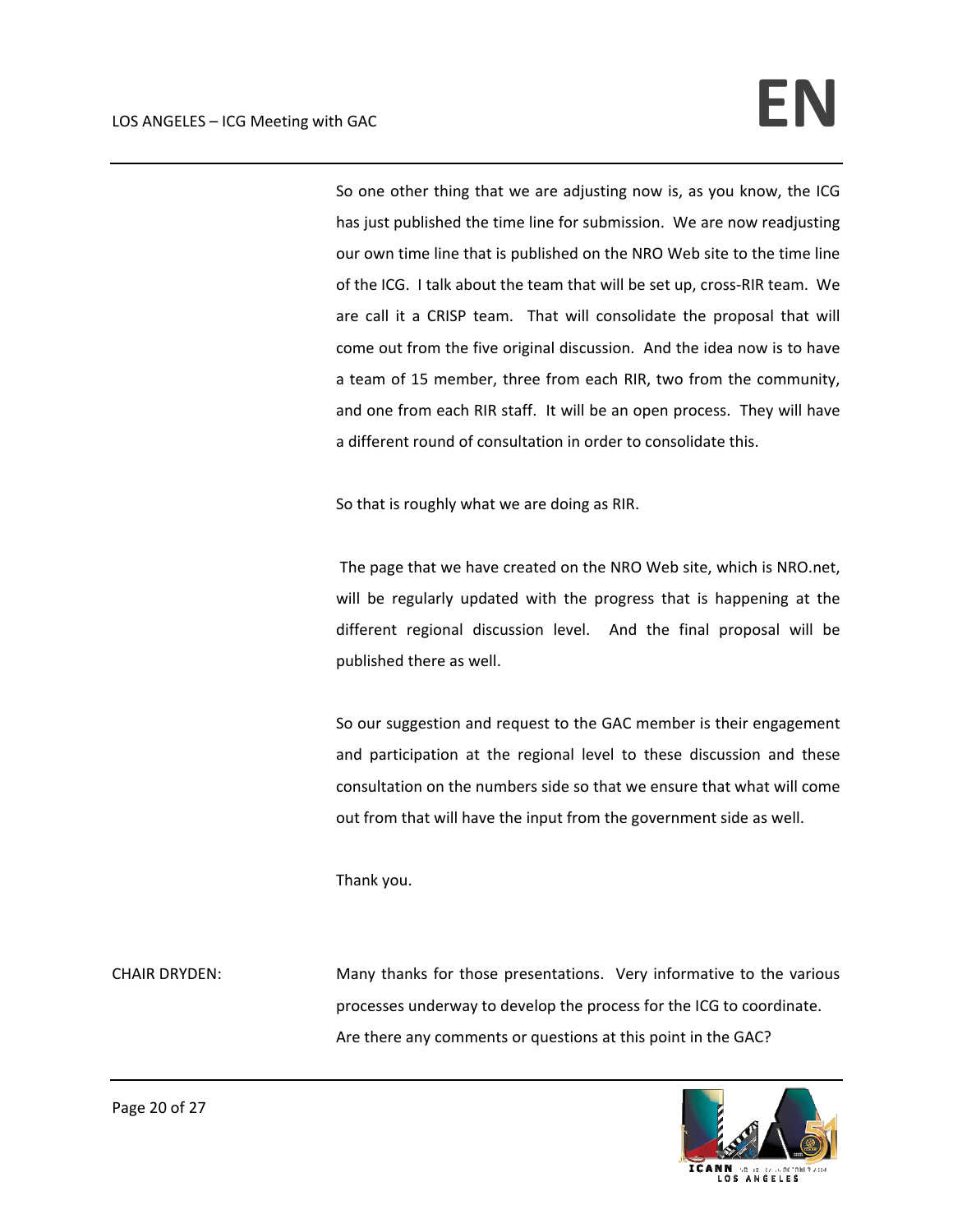U.K., please.

| Is this working?                                                                                                                                                                                                                                                                                                                    |
|-------------------------------------------------------------------------------------------------------------------------------------------------------------------------------------------------------------------------------------------------------------------------------------------------------------------------------------|
| This one.                                                                                                                                                                                                                                                                                                                           |
| Thanks. Okay. We're on.                                                                                                                                                                                                                                                                                                             |
| Thanks to everybody, Alissa, and all the team and all the<br>representatives, for their contributions this morning.<br>It's very<br>informative and very reassuring that so much is happening. And it's<br>good for the GAC and the community to be kept informed at every<br>point.                                                |
| I just had a quick question, actually, for Jari as regards the IETF. I may<br>have missed it. Is there a dedicated session on transition during your<br>upcoming meeting? And would that be -- if you could provide details of<br>that, if that's the case. And will there be transcripts and papers that we<br>can all check into? |
|                                                                                                                                                                                                                                                                                                                                     |

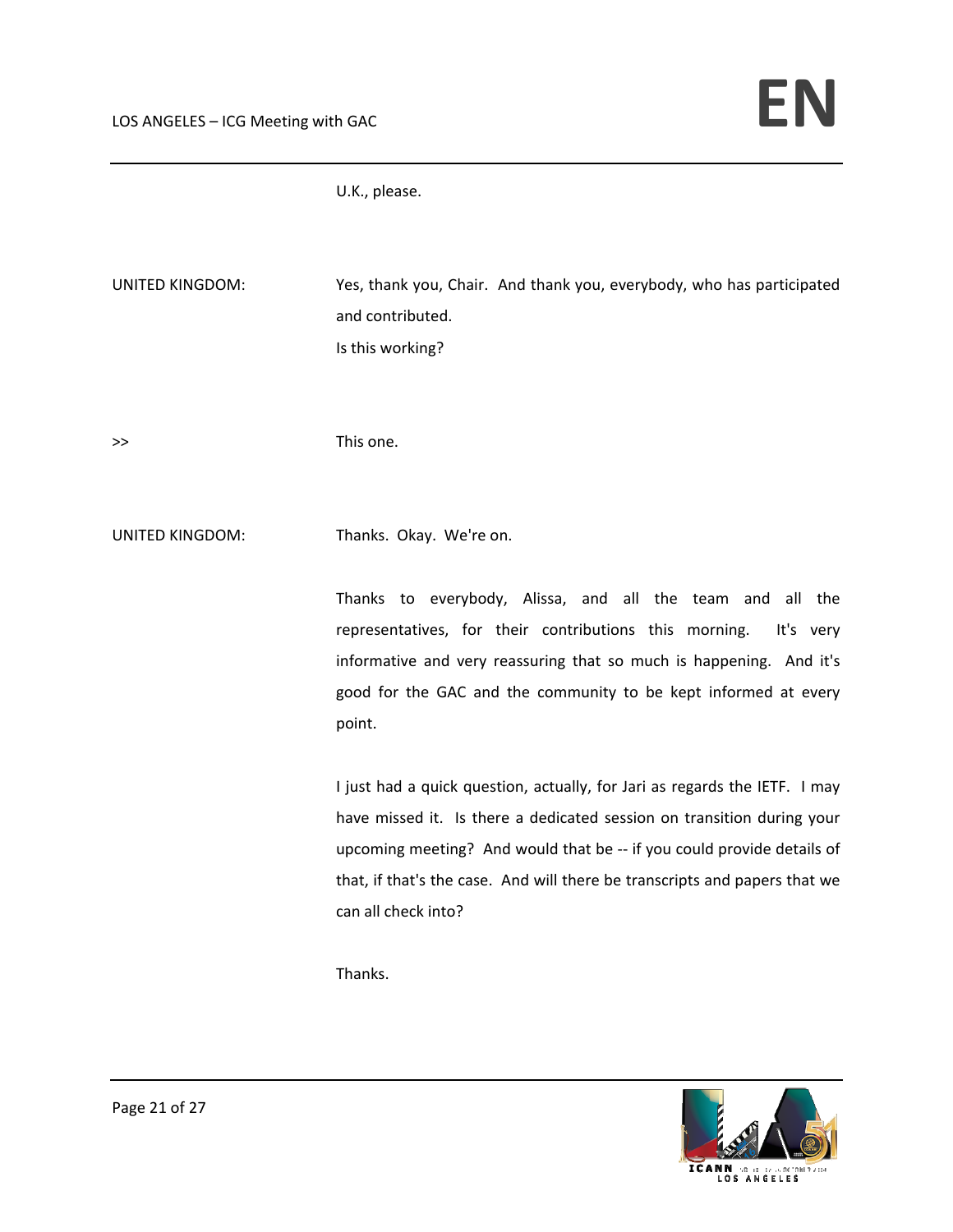## LOS ANGELES – ICG Meeting with GAC **EN**

JARI ARKKO: **Bright.** Thank you. We have an upcoming meeting at the early November time frame. And we do have a session in that meeting on ‐‐ of the IANA plan working group. And, generally speaking, all of our sessions are -- you can follow them remotely. And there will be minutes published afterwards, and some realtime transcribing, or some cyber scribing perhaps or instant message scribing. I want to emphasize that much of the work happens on mailing lists. So that's where the real discussion is. So you don't have to wait for a meeting. It's happening as we speak.

CHAIR DRYDEN: Thank you.

Are there any other questions or comments that colleagues have on any of the material?

None. Okay. Just to note that with the Cross Community Working Group, as you noted, Milton, we do have participation in that. I was just going to let you know that the other GAC participant is from Thailand, so we have Norway and Thailand participating there. And as was pointed out, we have individual governments as well that are signing up to be participants in that and contribute to that process. And I think that will be the primary focus for the GAC over the next few weeks to contribute to that effort and get it moving along.

So that's the Cross Community Working Group on the domain name function.

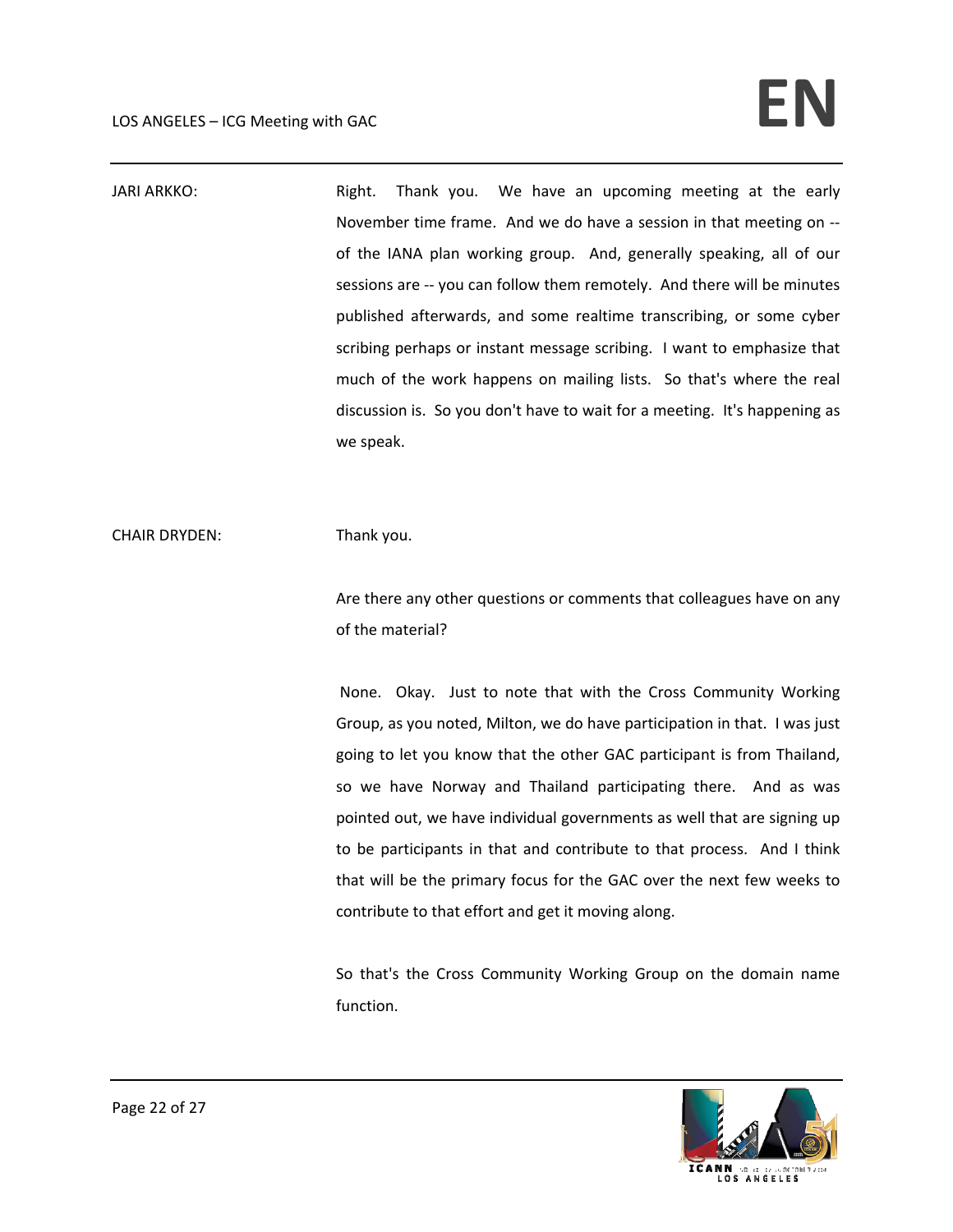Did I see a hand? No. Oh, Iran. Yes, please.

IRAN: Thank you. In fact, my comment was exactly on the same point that you raised, or you mentioned.

> The activities of our distinguished friends from Norway and Thailand in that group which is called Cross Community Working Group, which is different from another Cross Community Working Group, same name, but specifically dealing with names, they act more or less as a liaison to inform and alert and encourage and mobilize GAC to participate in the process.

> So the ball now is in the camp of governments, based on whatever they receive from these people and whatever they receive from any other source, actively participate in the process. Otherwise, these two members and liaison would not prepare anything, and there would be no opportunity for GAC as a whole here to propose something in the name of GAC as such.

> This is the government to the national multistakeholder arrangement, if they have ‐‐ hopefully, many have ‐‐ perhaps to be encouraged, to be encouraged to go and do that and provide the information. If there is no sufficient information in that cross‐community group dealing with names, therefore we remain limited to whatever we receive.

> So this is something that should, madam, appear in our communique, that government are perhaps not only invited, urged to actively

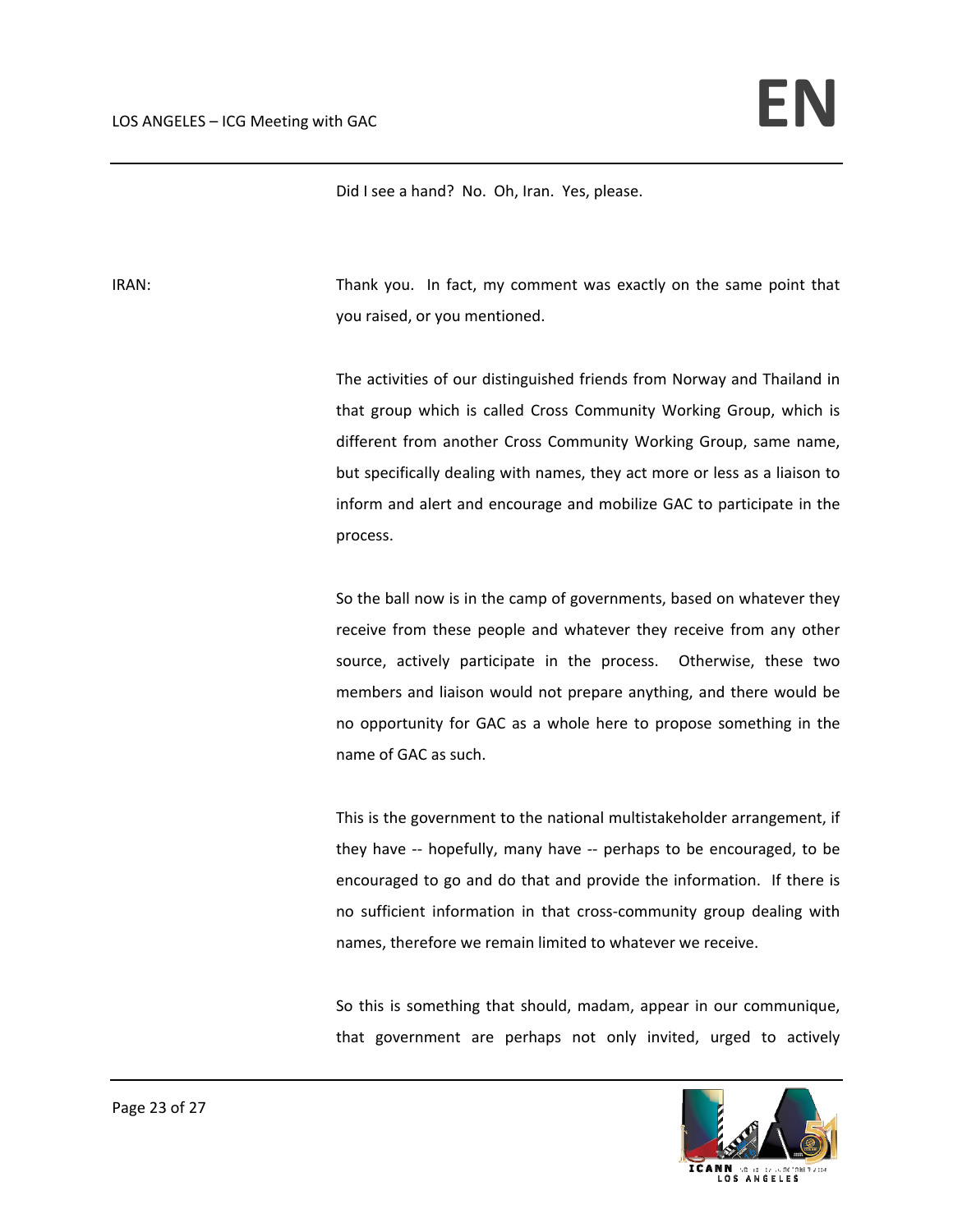participate to this process in general, and in particular the naming process, which is part of the GAC process. It doesn't mean that you don't activate in the process of numbers and the process of protocols. Yes, they should be also. But names is the heart of the process, and that should be something that we need to alert and we need to mention that without that, we would not have ‐‐ this is something.

Another important thing that I would like to mention, with the permission of Alissa, that when we have these time lines for the activities of ICG, we did not have any clear idea about the process of accountability. And even today, we have just a sign of that. We know that one of the track of this group, which is called another Cross Community Working Group, dealing with accountability in relation with the transition of stewardship. How the results of that activity will be injected to the ICG, and how will be reflected, that is something yet to be discussed.

Thank you.

ALISSA COOPER: Thank you very much. I completely agree, and I just wanted to build on a couple of things that you said, Kavous.

> I think, if this hasn't been emphasized enough, but the work is in process. And as he said, the final proposal will reflect the ideas of people who contribute ideas.

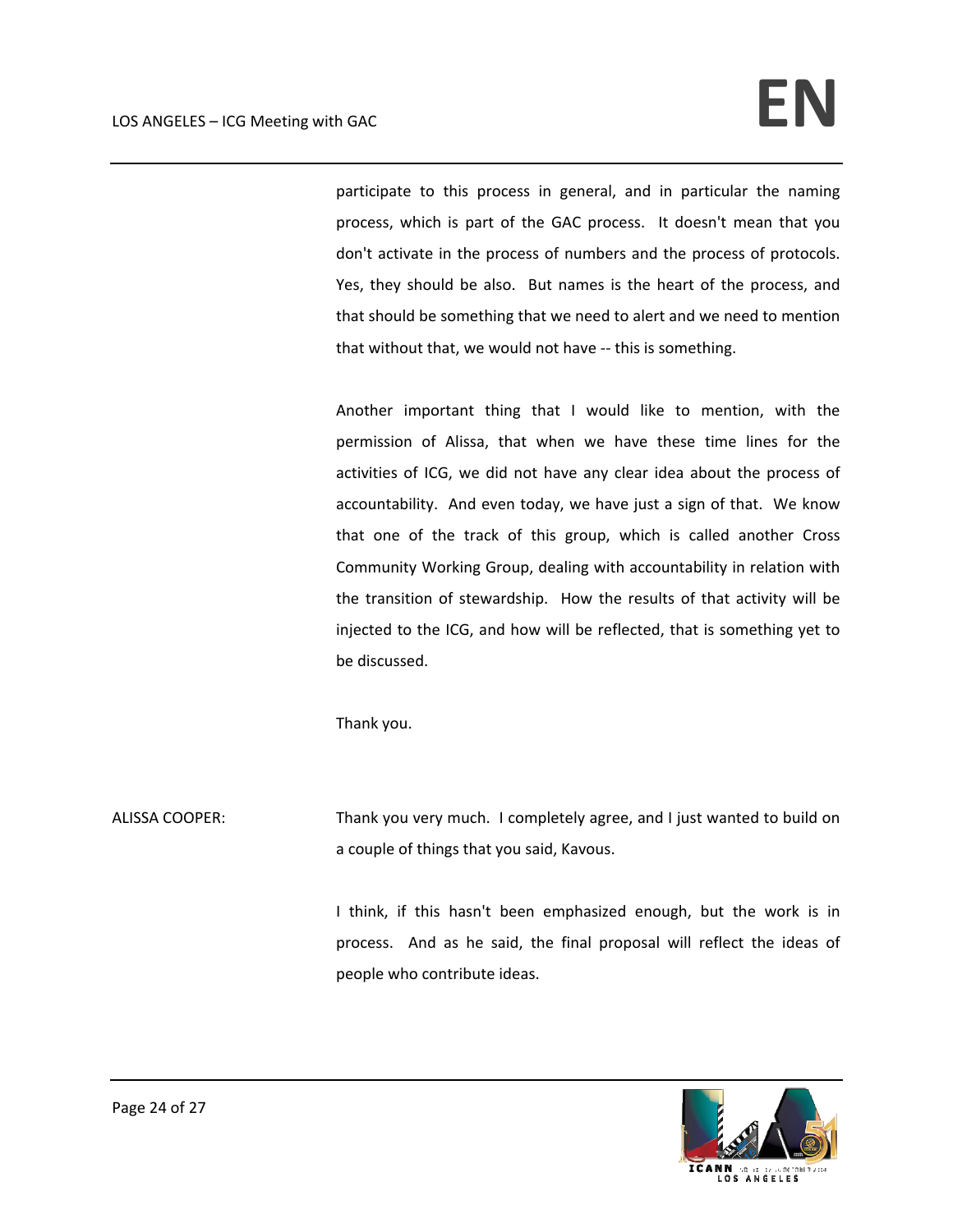So if there's an issue that is very important to you or to your government back at home, the way to have that reflected in the final proposal is to go to the names Cross‐Community Working Group or to the other operational communities, send them your words. Write down the piece of the proposal that you think should exist in the end.

If the ICG receives a proposal from the names community working group, one from the IETF, one from the RIRs, and then we receive later some input from other constituencies, the ICG is not going to go through the task of trying to consolidate those or determine if they can work together, because that's not our role in our little group of 32.

That is the role of the communities and that development needs to happen with the broad global community and not just with our small group.

And so it's imperative that the aspects of the transition that you think need to be addressed be directed to those community processes, including the names community process.

And, yes, I agree, the ICG itself is meeting on Friday, and we will be discussing further how we can coordinate and remain informed about the accountability process. A lot of that is to be determined.

CHAIR DRYDEN: Thank you for that. And certainly with outreach, I hope the GAC can perhaps take some inspiration from the approach taken by the ccNSO to maybe try to engage a broader set of governments that are currently

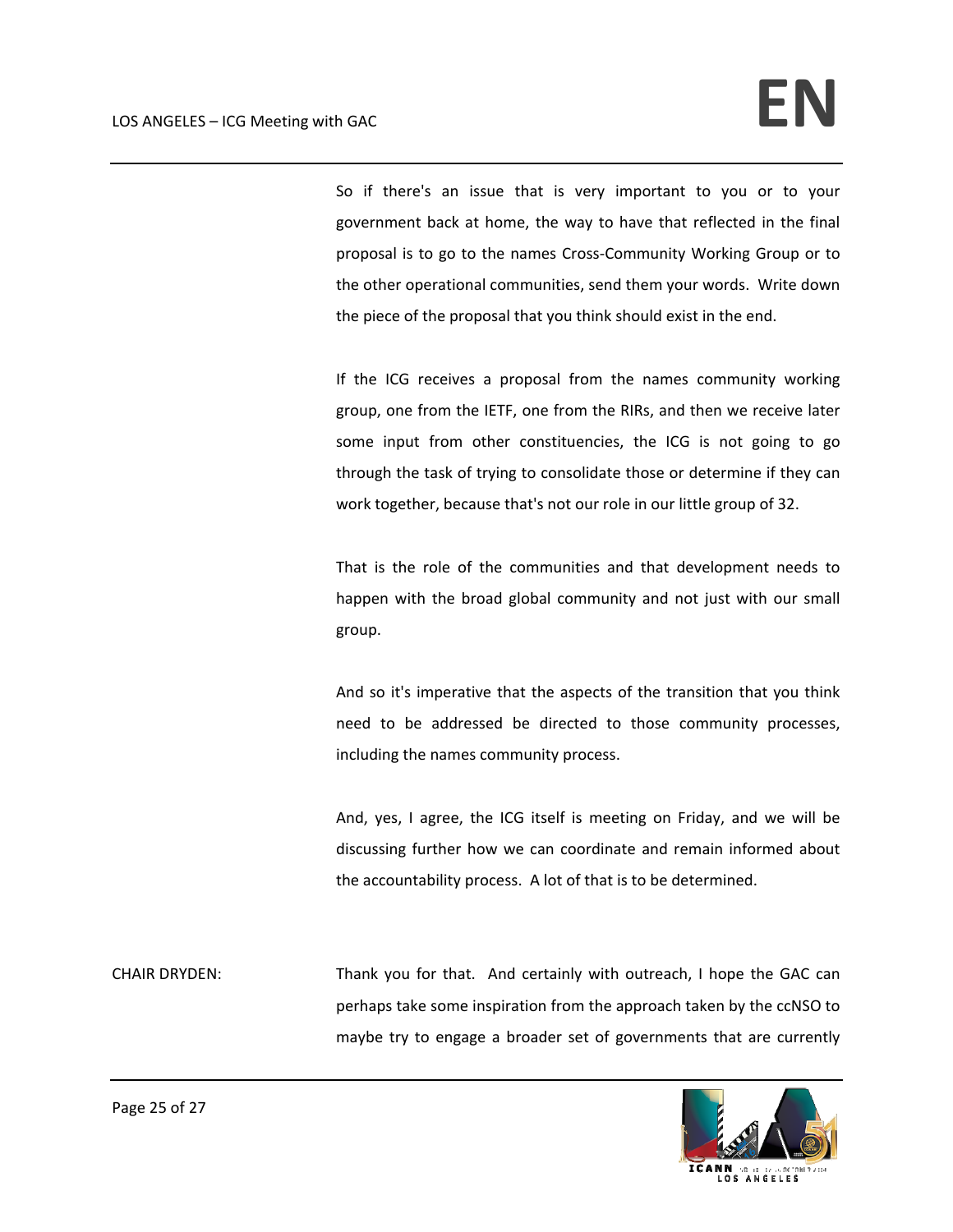members in the GAC in order to get maximum contributions coming forward from really anywhere and anyone that's interested in participating that way.

I don't see any other requests to speak.

Comments? Questions?

All right. Is there anything that members of the ICG up here would like to add, like to raise?

Okay. All right.

And you're right to point that out, Alissa, that we've got a large ‐‐ 32, I think you said -- a largish group, and most are here already and there will be a community session tomorrow, and the ICG will meet all day Friday.

So colleagues from the ICG are mostly here now, if not entirely, and you can talk to them and raise issues with them in the corridor if that is of interest to you.

So with that, I will thank you all kindly for coming and we look forward to working as a GAC on the -- within the Cross-Community Working Group and doing our part there to move that work along, and we look forward to further progress with the ICG and the proposal. Thank you.